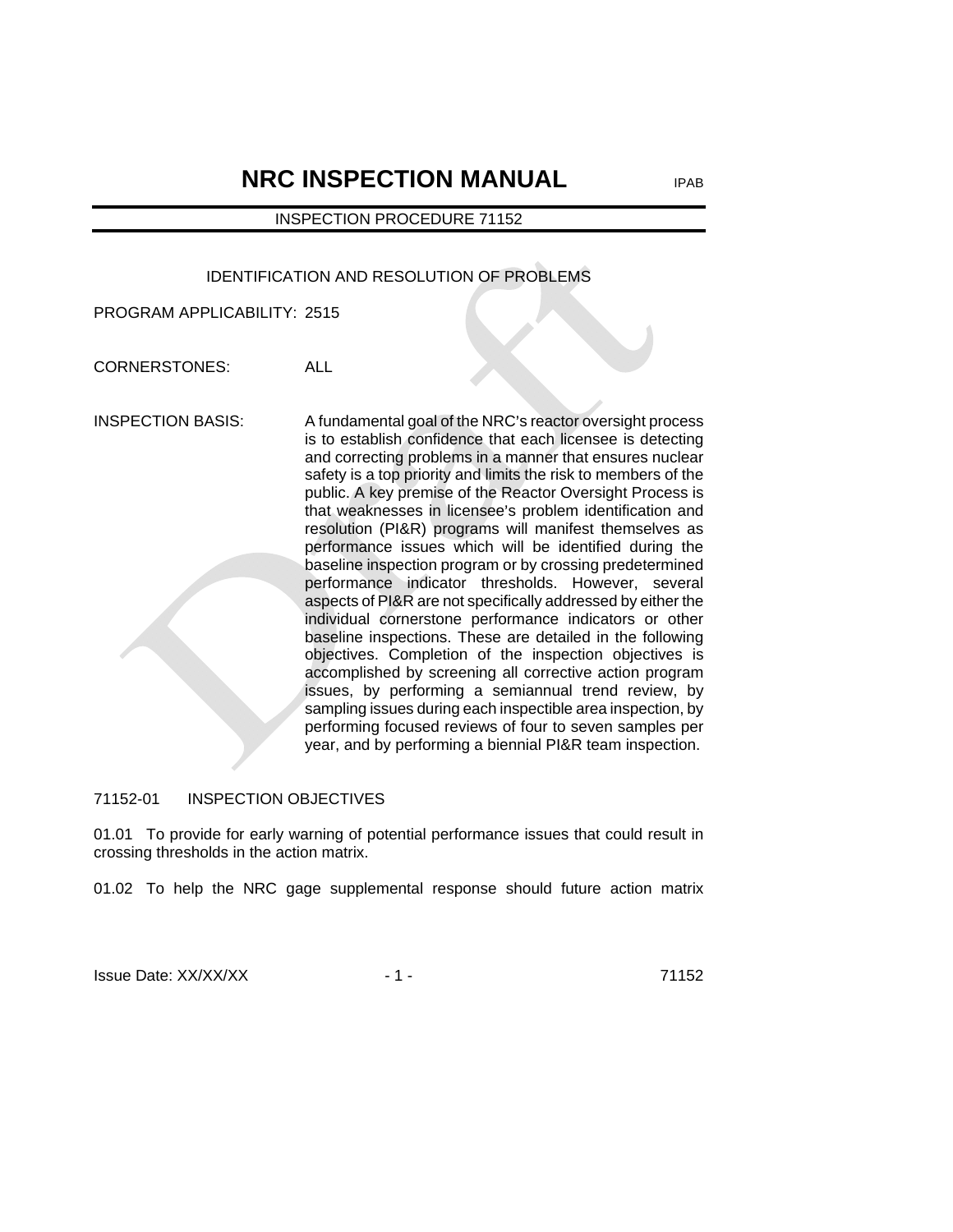thresholds be crossed.

01.03 To provide insights into whether licensees have established a safety conscious work environment.

01.04 To allow for follow-up of previously identified compliance issues (e.g., NCVs).

01.05 To provide additional information related to the cross-cutting areas that can be used in the assessment process.

01.06 To determine whether licensees are complying with NRC regulations regarding corrective action programs.

01.07 To verify that the licensee is identifying operator workarounds at an appropriate threshold and entering them in the corrective action program.

# 71152-02 INSPECTION REQUIREMENTS

Within the baseline inspection program, problem identification and resolution (PI&R) activities are reviewed in three discrete but interdependent locations: as part of specific inspectible area inspection procedures (discussed in section 02.01 of this procedure); during follow-up to selected issues via paragraph 02.02 of this procedure; and during a biennial team inspection as specified in paragraph 02.03 of this procedure.

# 02.01 Routine Review of Identification and Resolution of Problems.

Inspections of problem identification and resolution activities include the following:

- a. *Resident inspectors (RIs) should screen of each item entered into the corrective action program* to select the best samples for follow-up*. This review can be accomplished by attending daily corrective action program review board meetings, by viewing computerized corrective action program entries, or by reading hard copies of corrective action program documents. The intent of this review is to be alert to conditions such as repetitive,* long-term, or latent *equipment failures or*  cross-cutting components *that might warrant additional follow-up through other baseline inspection procedures or through section 02.02 or 02.03 of this inspection procedure.* Further, *be alert for adverse performance trends and risk significant or repetitive equipment failures. Among the items that might indicate a trend would be repeated entries into technical specifications. The time spent completing this review should be charged to this procedure and should generally be less than 30 minutes per day.* [C1]
- b. Verify that corrective actions commensurate with the significance of the issue have been identified and implemented by the licensee.
- c. Verify that equipment, human performance, and program issues are being identified by the licensee at an appropriate threshold, and being entered into the problem identification and resolution program.

Issue Date: XX/XX/XX - 2 - 71152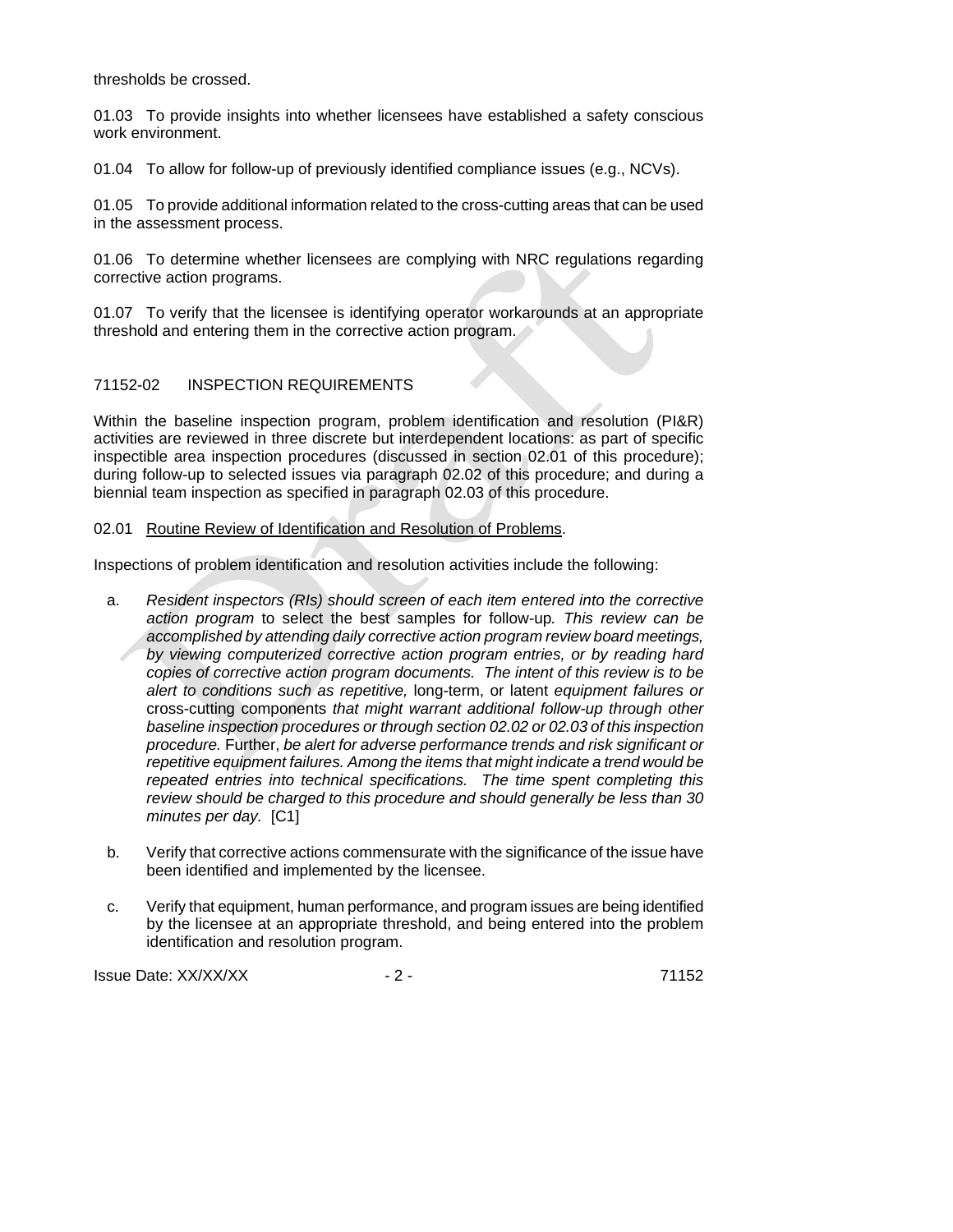d. *Perform a semiannual review to identify trends (either NRC or licensee identified) that might indicate the existence of a more significant safety issue. Included within the scope of this review should be repetitive or closely related issues that may have been documented by the licensee outside the normal corrective action program, such as in trend reports or performance indicators, major equipment problem lists,*  repetitive and/or rework maintenance lists, departmental problem/challenge lists, issues that challenge operators in performing duties, including workarounds*, system health reports, quality assurance audit/surveillance reports, self assessment reports, maintenance rule assessments, or corrective action backlog lists.* Also consider emerging or existing cross-cutting themes during the semiannual trend review to develop insights into the licensee's progress in addressing the themes. *This review can be performed by summarizing the results of the licensee*'s reviews and comparing those results to those identified by the NRC *through the baseline or supplemental inspection program, including issues identified as a result of the daily review of corrective action program items discussed above. If a biennial PI&R inspection is scheduled within six months of the semiannual review, the senior resident inspector could forward any concerns to the PI&R team. This information should be incorporated into the scope of the team inspection. The results of this review should be documented as per paragraph 03.01c of this procedure.* [C1]

One of the primary goals of these routine reviews is to verify that licensees are identifying issues at an appropriate threshold, entering issues into the corrective action program. This can be assessed by comparing those issues identified by the NRC during the conduct of the plant status and inspectible area portions of the program with those issues identified by the licensee. This requirement is normally to be accomplished by resident inspectors and region-based inspectors responsible for conducting plant status and baseline inspections. These routine reviews, along with those reviews conducted via section 02.02 of the procedure also allow for follow-up to selected issues and operational occurrences to ensure that corrective actions commensurate with the significance of the issues have been identified and implemented by the licensee.

During inspector reviews of plant status and during inspections, inspectors should be alert for potential performance deficiencies such as equipment failures, inadequate maintenance work practices, personnel errors, inadequate risk assessment, management and emergent work control problems, procedure deficiencies, or noncompliances with procedures or regulatory requirements. When inspectors note such conditions, inspectors should examine the licensee's corrective action program records and/or attend licensee corrective action program meetings, to verify that the licensee identified the conditions noted by the inspector, and entered those conditions into the licensee's corrective action program. Inspectors should also be aware of the contribution that the cross-cutting components (as described in IMC 0305) make to these performance deficiencies, and consider insights that these issues may provide into the licensee's progress in addressing any developing or existing cross-cutting themes.

Issue Date: XX/XX/XX -3- 71152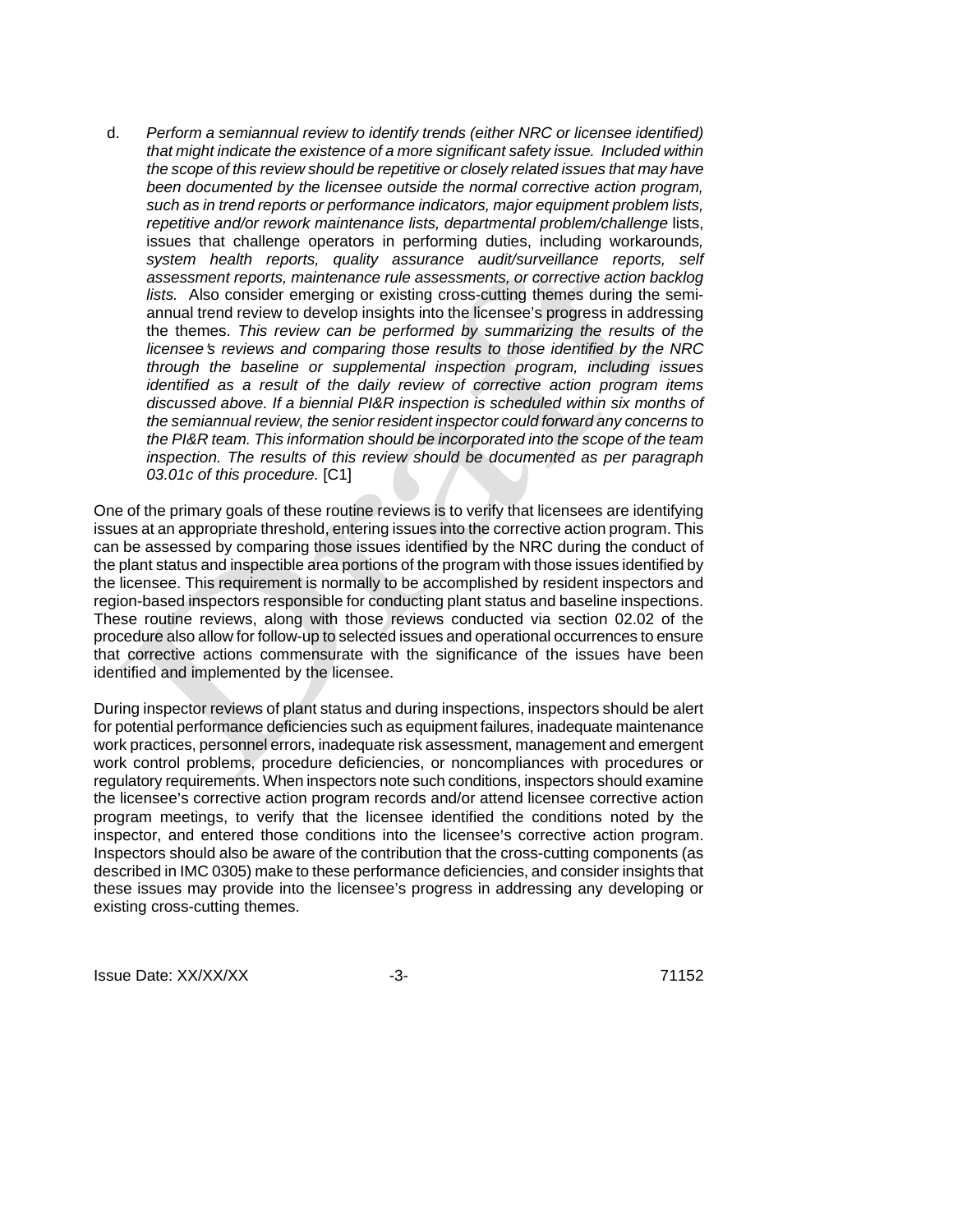In addition to the screening review that is required of all issues entered into the corrective *action program, inspectors should also review a sample of issues to verify that the licensee*  has appropriately classified the issue and has taken appropriate short term corrective *actions.* [C1]

Inspectors should remain alert to problems/conditions which are potentially not minor and for which the licensee's investigation, conclusions, and/or corrective actions appear to be, in some way, inadequate. Inspectors should also review the circumstances associated with the licensee's investigation and disposition of the problem/condition, to determine the  $reason(s)$  why the licensee's results were not adequate. The selected samples should be reviewed against the performance attributes contained in paragraph 03.01.b, as applicable.

When inspectors find that the licensee's identification, classification, immediate disposition, and/or final disposition of a condition adverse to quality are not in compliance with the licensee's procedures and/or regulatory requirements, the inspectors should assess the significance of that finding in accordance with IMC 0609.

*Document the results in accordance with the quarterly inspection report guidance contained in IMC 0612, Section 4OA2 of the sample inspection report, and section 03.01.c. of this procedure.* [C1]

# 02.02 Selected Issue Follow-up Inspection.

In addition to the above reviews which are performed as part of "plant status" or other baseline inspection procedures, a sample of four to seven issues per year should be selected for a more in-depth periodic review. One of these samples must be an in-depth review of the operator workarounds. These samples need not be directly tied to the other baseline inspection procedure attachments and should generally be spread across the cornerstones of safety.

The operator workaround review shall verify that the licensee is identifying operator workaround problems at an appropriate threshold and entering them in the corrective action program, and has proposed or implemented appropriate corrective actions. Use the general guidance contained in section 71152-03 as an aid in selecting samples for review*.* 

*The selected samples should be reviewed against the performance attributes contained in paragraph 03.01.b. Document the inspection results in accordance with the quarterly inspection report guidance contained in IMC 0612, Section 4OA2 of the sample inspection report, and section 03.02.d. of this procedure.* [C1]

# 02.03 Biennial Problem Identification and Resolution Inspection.

Perform a biennial inspection of the problem identification and resolution activities as follows:

Issue Date: XX/XX/XX - 4 - 71152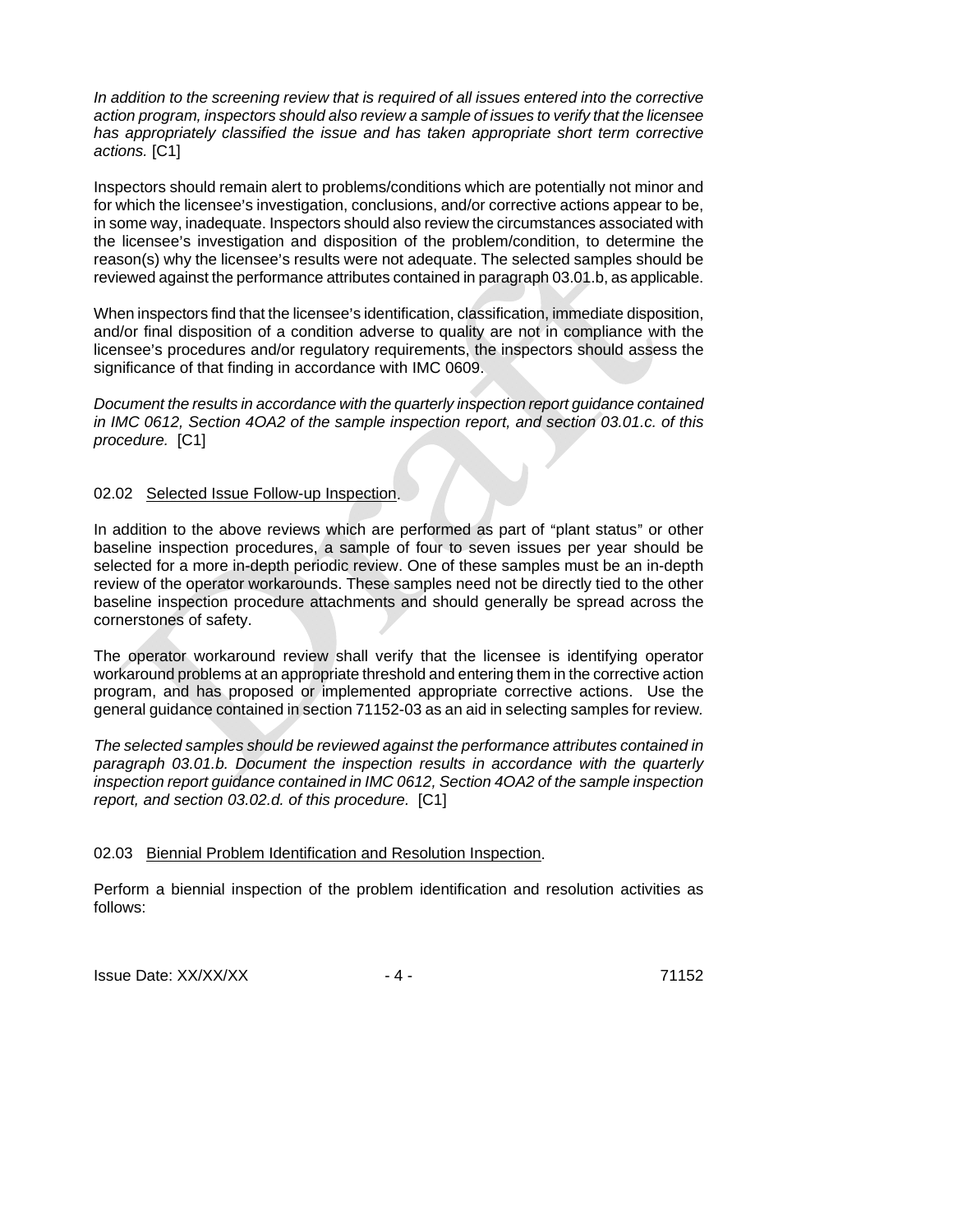- a. *Select a sample of risk significant issues that have been processed through the corrective action process. To the extent available, the sample selected should include* (1) conditions adverse to quality which are in the licensee's corrective *action program, (2) cited or noncited violations of regulatory requirements and other documented findings, (3) issues identified through NRC operating experience, (4) issues identified through industry operating experience, which have been placed in the licensee*=*s corrective action program, and (5) licensee audits and assessments. Refer to section 3.3 of OEDO Procedure - 0220: Coordination with the Institute of Nuclear Power Operations , for guidance prior to reviewing any INPO documents. INPO findings, recommendations, corrective actions, and operating experience which are placed in the licensee's corrective action program, can be considered appropriate for inspection. In addition, for a subset of the samples chosen for review, the scope of the review should be expanded to at least five years. Use general guidance contained in sections 71152-03 and 03.03.b as an aid in sample selection.* [C1]
- b. Review each condition/problem selected for review using the performance attributes contained in paragraph 03.03.c of the procedure.
- c. Review the results of recent audits and/or assessments of the licensee's corrective action program, and compare and contrast the results of those audits and/or assessments with the results developed through this inspection.
- d. *Review issues that pose challenges to the free flow of information for adequate resolution.* [C2]
- e. Complete the following items:
	- 1. Perform an assessment of the effectiveness of the licensee's corrective action program in identifying, evaluating, and correcting problems.
	- 2. Perform an assessment the licensee's use of operating experience information.
	- 3. Perform an assessment of completed licensee audits and self assessments.
	- 4. *Perform an assessment of the licensee*=*s safety conscious work environment for indication that licensee personnel are reluctant to report safety issues, using the guidance contained in paragraph 03.03.d.* [C2]

Base these assessments on the inspection results developed through steps a. through d.

When conducting these inspections the inspector should be aware of the contribution that cross-cutting components make to performance deficiencies, and consider insights that these issues may provide into the licensee's progress in addressing any developing or existing cross-cutting themes.

Issue Date: XX/XX/XX -5- 71152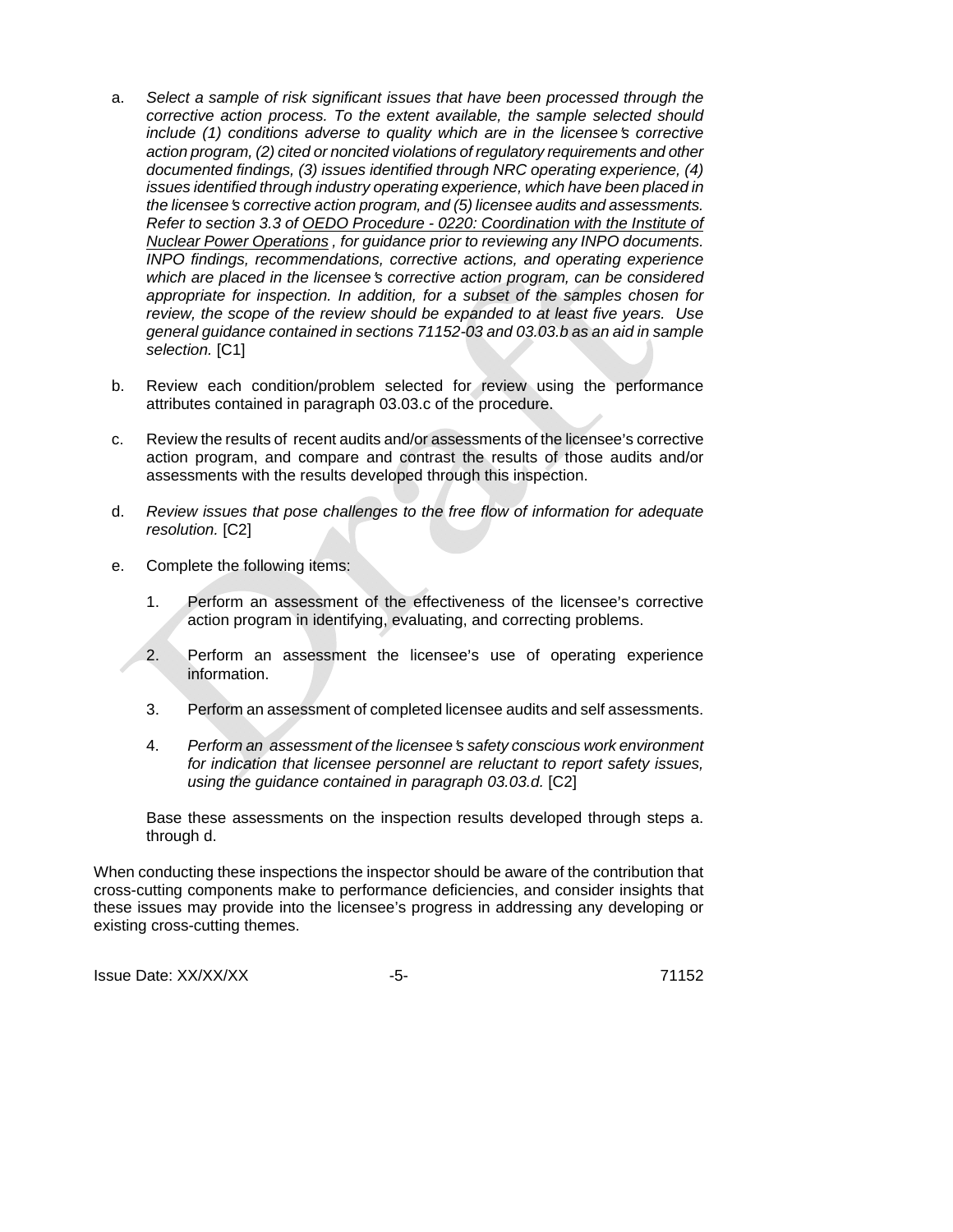# 71152-03 INSPECTION GUIDANCE

#### General Guidance

To the extent possible, this inspection should follow a performance-based approach. Evaluate products and results of the licensee's corrective action program, including the use of operating experience and assessments/audits. Focus on the results associated with risk and safety significant issues. For the issues that are determined to be performance deficiencies, evaluate the causes that relate to cross-cutting components for insights on performance. Inspections performed under this procedure should concentrate on the identification of problems and the effectiveness of corrective actions for risk significant issues rather than on reviewing the administrative aspects of the corrective action program and associated procedures.

In selecting issues for inspection, inspectors should seek the broadest range of examples within cornerstones, including the following considerations:

- 1. Licensee identified issues, including issues identified during audits or self assessments, and LERs. Include a sample of the corrective actions with the highest priority. The licensee's root cause analyses associated with these high significance level corrective action items should be assessed using the inspection guidance contained in Inspection Procedure 95001 as an aid.\*
- 2. NRC identified issues during routine, team, supplemental (programmatic weaknesses identified during IP95001 and IP95002 inspections are mandatory sample items\*), and special inspections. Discuss such issues with respective NRC inspectors and management as part of inspection preparations.
- 3. Issues related to NCVs (for the biennial inspection it is mandatory to review the licensee's response to a sample of NCVs unless no NCVs were issued in the cornerstone).\*
- 4. Issues identified through NRC generic communications.\*
- 5. Issues identified through industry operating experience exchange mechanisms (including Part 21 reports, NSSS vendor reports, EPRI reports, experience reports from similar facilities).\*
- 6. Specific or cross-cutting issues identified by safety review committees or other management oversight mechanisms.
- 7. *Issues identified through alternative avenues, such as an employee concerns or similar programs.* [C2]
- 8. Issues that challenge operator performance.
- 9. Issues identified through self assessments and audits.\*

Issue Date: XX/XX/XX  $-6$ - 71152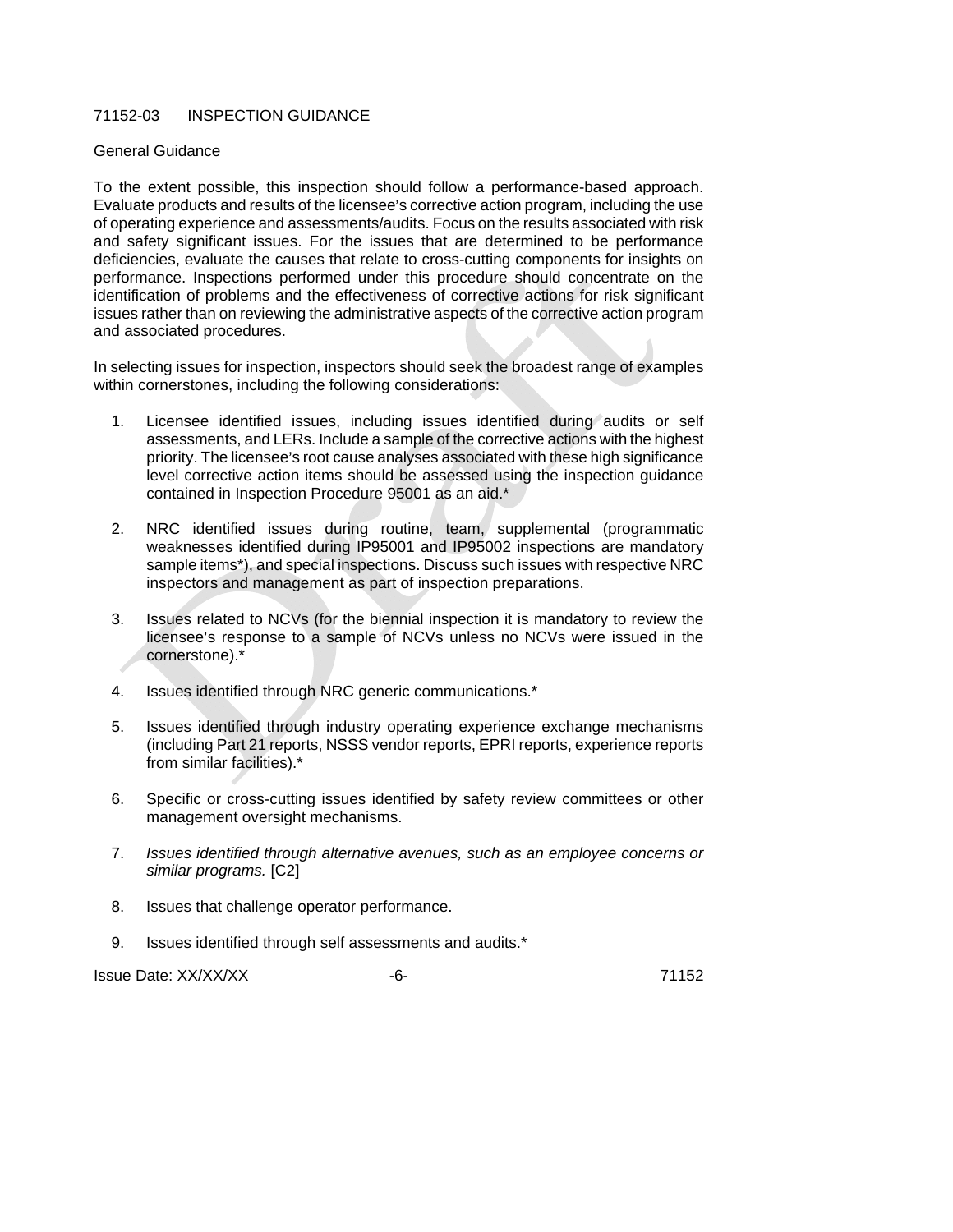\* mandatory samples during biennial inspection only

Other than for the mandatory samples indicated above, it is not required to select one of each type of issue listed. The guidance is intended to help ensure that, over the course of an assessment cycle and through the performance of the baseline inspections, an appropriate sample will be obtained by which the NRC can obtain indication of the performance of the various elements of a licensee's corrective action program.

In selecting issues for review, inspectors should also use relevant risk insights such as:

- 1. Maintenance Rule program basis documents;
- 2. Current licensee risk analysis results or insights; and
- 3. Significance Determination Program (SDP) Phase 2 worksheets for the plant.

For example, in considering the inspection of licensee corrective actions associated with post maintenance testing (as required by IP 71111, Attachment 19), inspectors should review issues associated with high risk mitigating systems. Additional insights for determining appropriate samples can be obtained by region-based inspectors through discussion with resident or regional inspectors who are familiar with site issues and who are familiar with the licensee's problem identification and resolution process.

Review completed self assessment/audits to determine whether the results are consistent with the data collected. If substantial differences exist between results from the subject assessment/audit and the results of previous assessment/audits, verify that the reasons for those differences are reasonable. Review the licensee's response to the assessment/audits to determine whether corrective actions were appropriate for resolving identified issues, and were tracked and timely.

*If the licensee performs a safety culture self assessment after the PI&R inspection, the NRC inspector may review the assessment as a quarterly sample of section 02.02. A*  safety culture assessment may also be considered as a composition of separate *assessments of smaller scope.* [C2]

#### Detailed Review Guidance

The following additional guidance should be used in conducting a review of licensee problem identification and resolution activities.

#### 03.01 Routine Review of Identification and Resolution of Problems.

a. Baseline Inspection Procedures. Most of the attachments to baseline inspection procedures contain a requirement to inspect problem identification and resolution performance within the attachment's area. The routine inspection of PI&R performance as part of baseline inspections is intended to ensure that, over the course of an assessment cycle, a sample of PI&R performance in all cornerstones

**Issue Date: XX/XX/XX -7-** 71152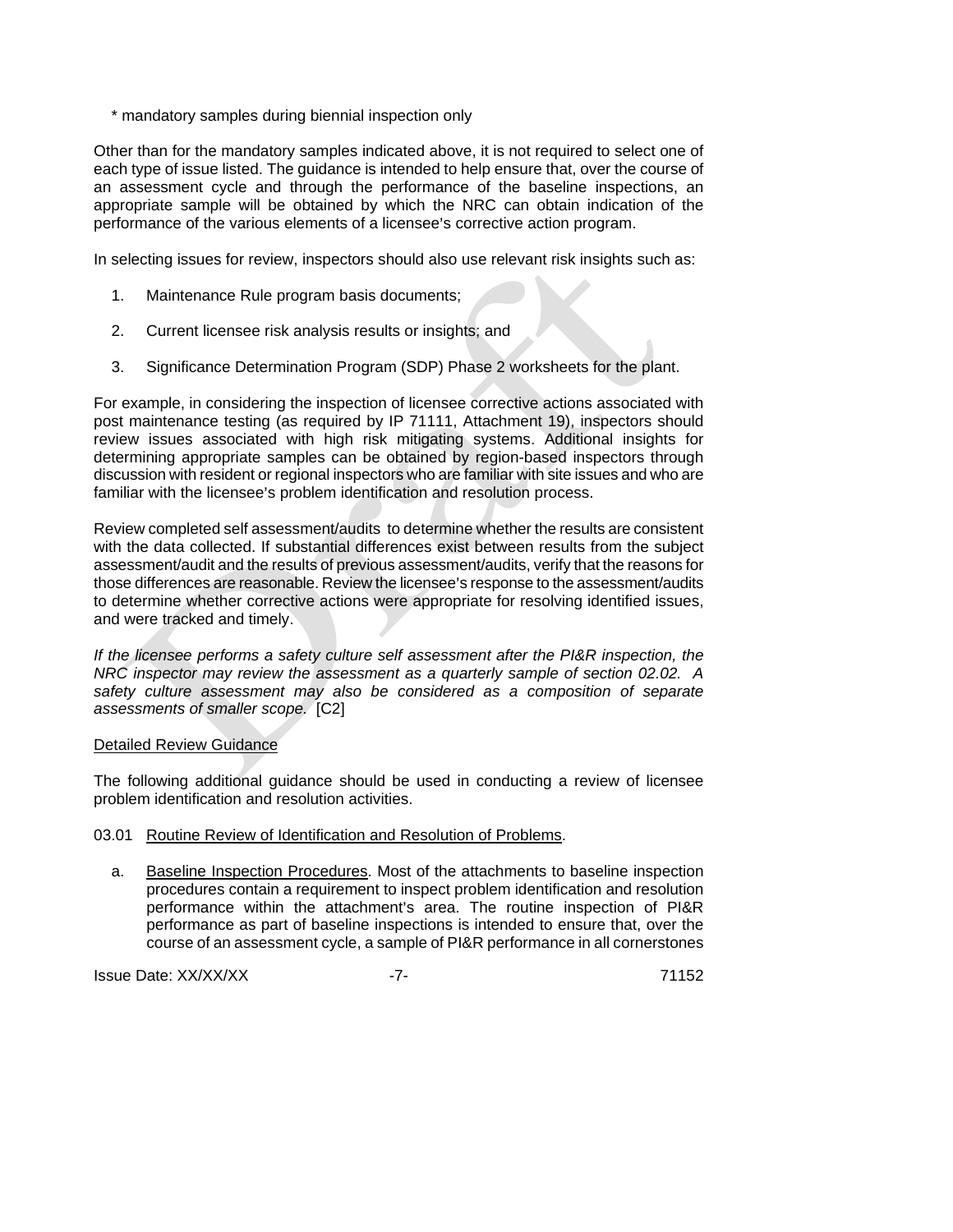is obtained. As stated in paragraph 02.01, the primary focus of this portion of the PI&R review should be on verifying that licensees are identifying issues at an appropriate threshold and entering them into their corrective action program.

- b. Performance Attributes. When evaluating the effectiveness of licensee corrective actions for a particular issue, the licensee's actions must be viewed against the nature and significance (or potential significance) of the identified problem. While licensee corrective action programs may appropriately consider monetary, plant availability, and other concerns as factors in determining significance, risk should be a primary factor in the licensee's significance determination. Attributes to consider during review of licensee actions associated with individual issues include:
	- 1. Complete and accurate identification of the problem in a timely manner commensurate with its significance and ease of discovery.
	- 2. Evaluation and disposition of operability/reportability issues.
	- 3. Consideration of extent of condition, generic implications, common cause, and previous occurrences.
	- 4. Classification and prioritization of the resolution of the problem commensurate with its safety significance.
	- 5. Identification of root and contributing causes of the problem (this attribute will typically only be assessed for significant conditions adverse to quality and may be deferred to the biennial inspection or in-depth reviews performed elsewhere in this procedure).
	- 6. Identification of corrective actions which are appropriately focused to correct the problem (may be deferred to biennial inspection).
	- 7. Completion of corrective actions in a timely manner commensurate with the safety significance of the issue (may be deferred to biennial inspection). If permanent corrective actions require significant time to implement, then verify that interim corrective actions and/or compensatory actions have been identified and implemented to minimize the problem and/or mitigate its effects, until the permanent action could be implemented.

It is not expected that the inspectors assess each attribute for every issue selected for followup during these routine reviews. Rather, inspectors may choose to assess licensee performance against selected attributes, as necessary to be most effective.

c. Documentation. In order to help focus the biennial PI&R inspection on areas where concerns have been identified and to provide a more complete assessment of the effectiveness of the licensee's PI&R program, it is important that the NRC document findings resulting from the PI&R inspections conducted as part of the baseline procedure attachments. In general, findings associated with the PI&R

Issue Date: XX/XX/XX -8- 71152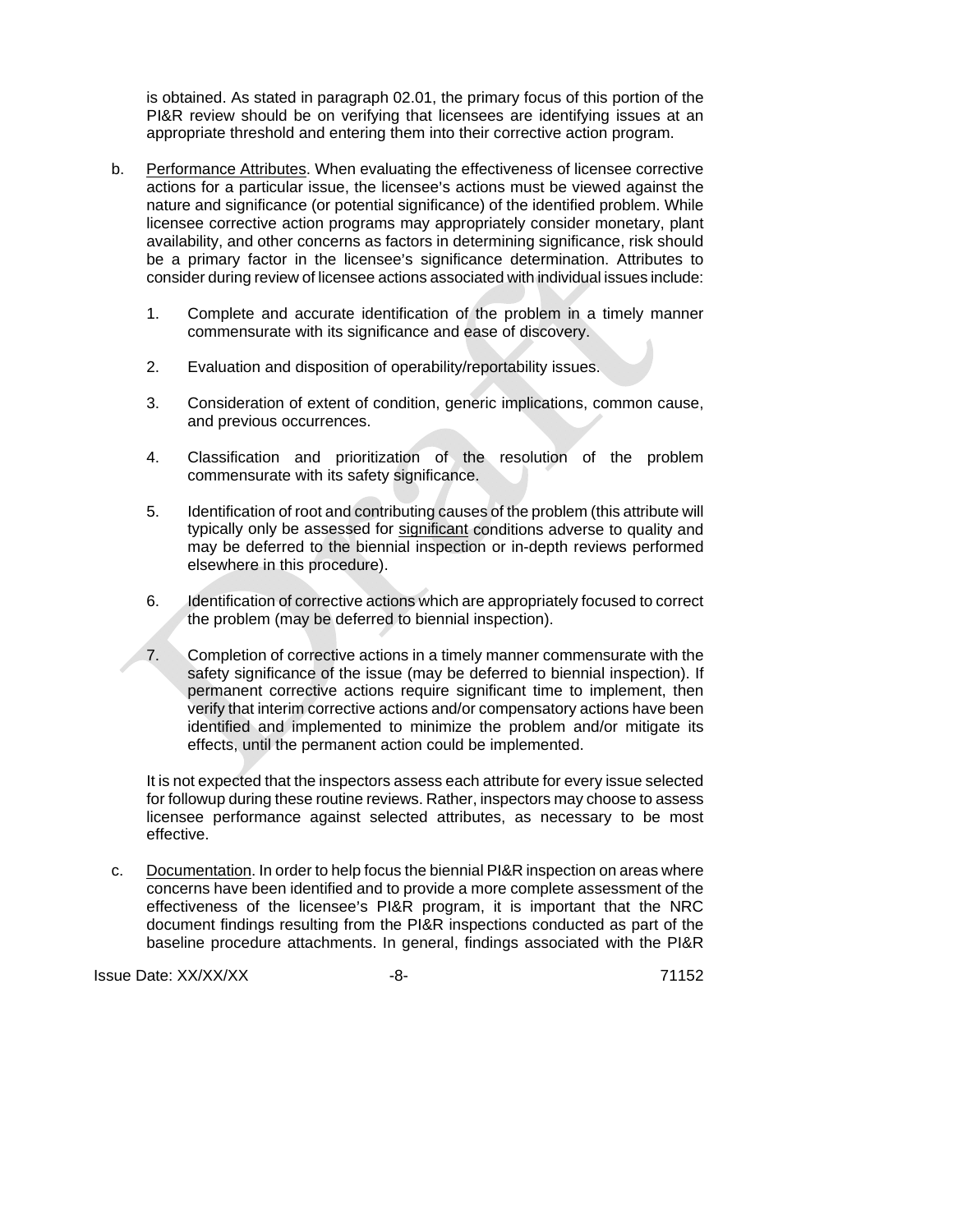program itself should be documented in the PI&R section of the inspection report. Findings associated with the inspectible area and cornerstone should be documented in the associated areas of the inspection report.

In addition, semiannually, a section should be added to the quarterly resident inspection report to document the inspectors' assessment of trends that might indicate the existence of a more significant safety issue. Unlike the level of documentation for the routine reviews above, the level of documentation for the trend review should include trends that might not rise to the level of an inspection finding.

Additional guidance regarding documenting the inspection scope, the semiannual trend review, and the thresholds for PI&R issues is contained in IMC 0612 and its exhibits.

d. Level of Effort. While it is expected that routine reviews of PI&R activities should equate to approximately 10-15 percent of the resources estimated for the associated baseline cornerstone procedures, this is a general estimate only based upon the overall effort expected to be expended in each strategic performance area. It is anticipated that the actual hours required to be expended may vary significantly from attachment to attachment, depending upon the nature and complexity of the issues that arise at the particular facility. Overall, an effort should be made to remain within the 10 to 15 percent estimate on a strategic performance area basis. Inspection time spent assessing PI&R as part of the baseline procedure attachments should be charged to the corresponding baseline procedure attachment.

The daily review of corrective action items should take approximately 30 minutes. The semiannual trend review should take an average of 16-24 hours per year. The time spent performing these reviews should be charged to this procedure.

#### 03.02 Selected Issue Follow-up Inspection.

a. An additional sample of the four to seven issues per year should be chosen for more in-depth review, as necessary to verify that the licensee has taken corrective actions commensurate with the significance of the issue. One of these issues shall be an operator workaround which may include cumulative effects of existing workarounds. These issues can be chosen using information obtained from condition report reviews and from reviews conducted as part of the baseline inspection procedure attachments, but need not be limited to those issues that are directly related to the inspection procedure attachments. Issues may also be chosen from the list contained in section 71152-03 of this procedure. The inspectors may also select an issue that is tracked by a performance indicator, for which a color change has yet to occur. Also consider emerging or existing crosscutting themes for a selected issue follow-up inspection to develop insights into the licensee's progress in addressing the themes. The review should be scheduled at a time that will provide meaningful input to the assessment process.

Issue Date: XX/XX/XX -9- 71152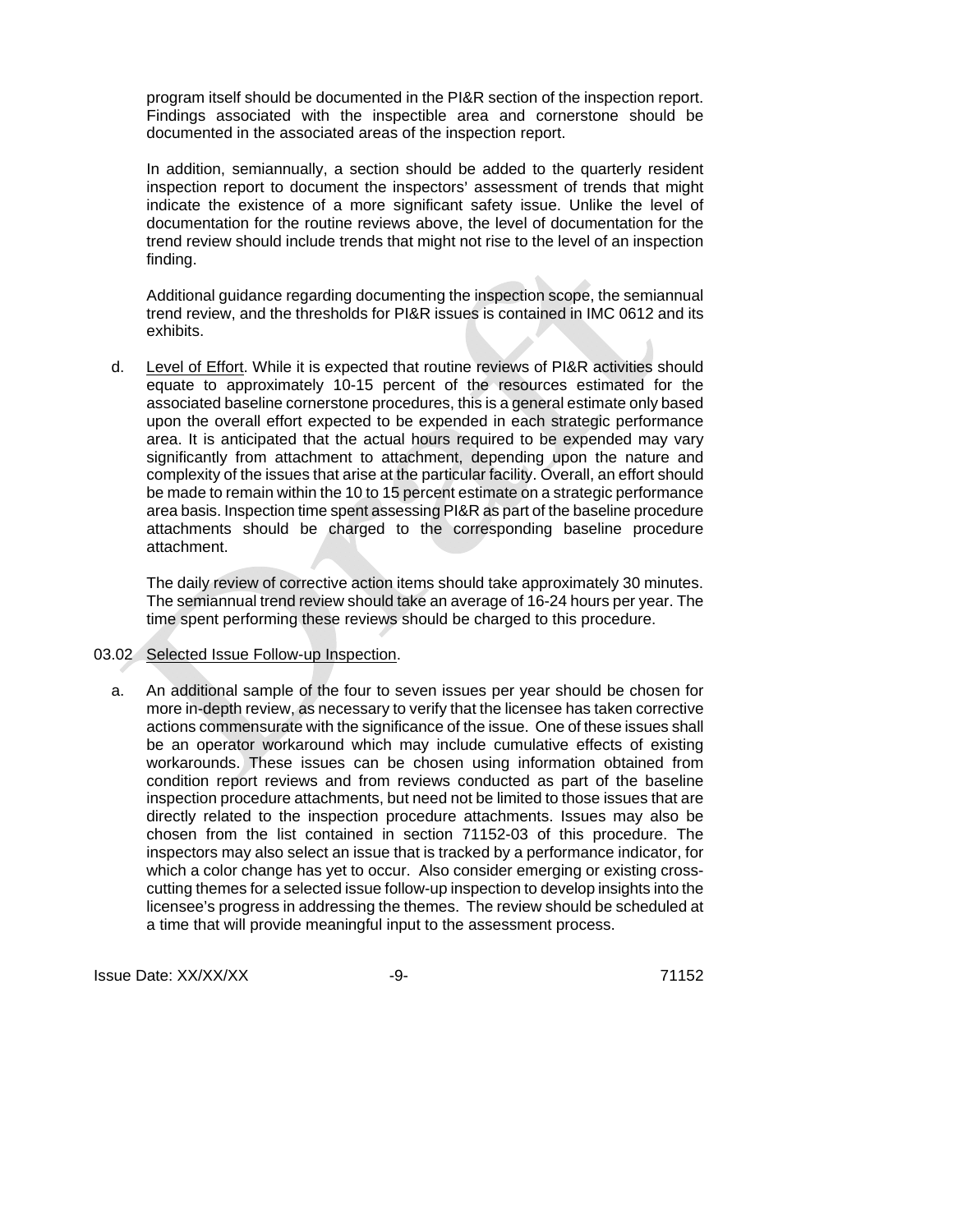b. An operator workaround is defined as operator action(s) taken to compensate for a degraded or non-conforming condition that complicates the operation of plant equipment. A risk significant operator workaround is defined as operator action(s) taken to compensate for a degraded or non-conforming condition which could result in an increase in the baseline core damage or large early release frequency and, if such actions could not be implemented effectively, would be a finding with potentially greater than green significance.

The intention is to evaluate operator workarounds for mitigating systems to determine if the mitigating system function is affected or the operator's ability to implement abnormal and emergency operating procedures is affected. Inspectors should be cognizant of: (1) operator workarounds that have not been evaluated by the licensee, (2) operator workarounds that have been formalized as the long-term corrective action for a degraded or non-conforming condition (and therefore may not be tracked by the licensee as an operator workaround), and (3) operator workarounds that increase the potential for personnel error, including operator workarounds that:

- 1. Require operations contrary to past training or require more detailed knowledge of the system than routinely provided.
- 2. Require a change from longstanding operational practices.
- 3. Require operation of system or component in a manner dissimilar from similar systems or components.
- 4. Create the potential for the compensatory action to be performed on equipment or under conditions for which it is not appropriate.
- 5. Impair access to required indications, increase dependence on oral communications, or require actions under adverse environmental conditions.
- 6. Require the use of equipment and interfaces that had not been designed with consideration of the task being performed.
- c. Performance Attributes. When evaluating the effectiveness of licensee corrective actions for a particular issue, the licensee's actions must be viewed against the nature and significance of the identified problem. While licensee corrective action programs may appropriately consider monetary, plant availability, and other concerns as factors in determining significance, the potential impact on nuclear safety and risk should be primary factors in the licensee's significance determination. Attributes to consider during review of licensee actions associated with individual issues include:
	- 1. Complete and accurate identification of the problem in a timely manner commensurate with its significance and ease of discovery.

Issue Date: XX/XX/XX -10- 71152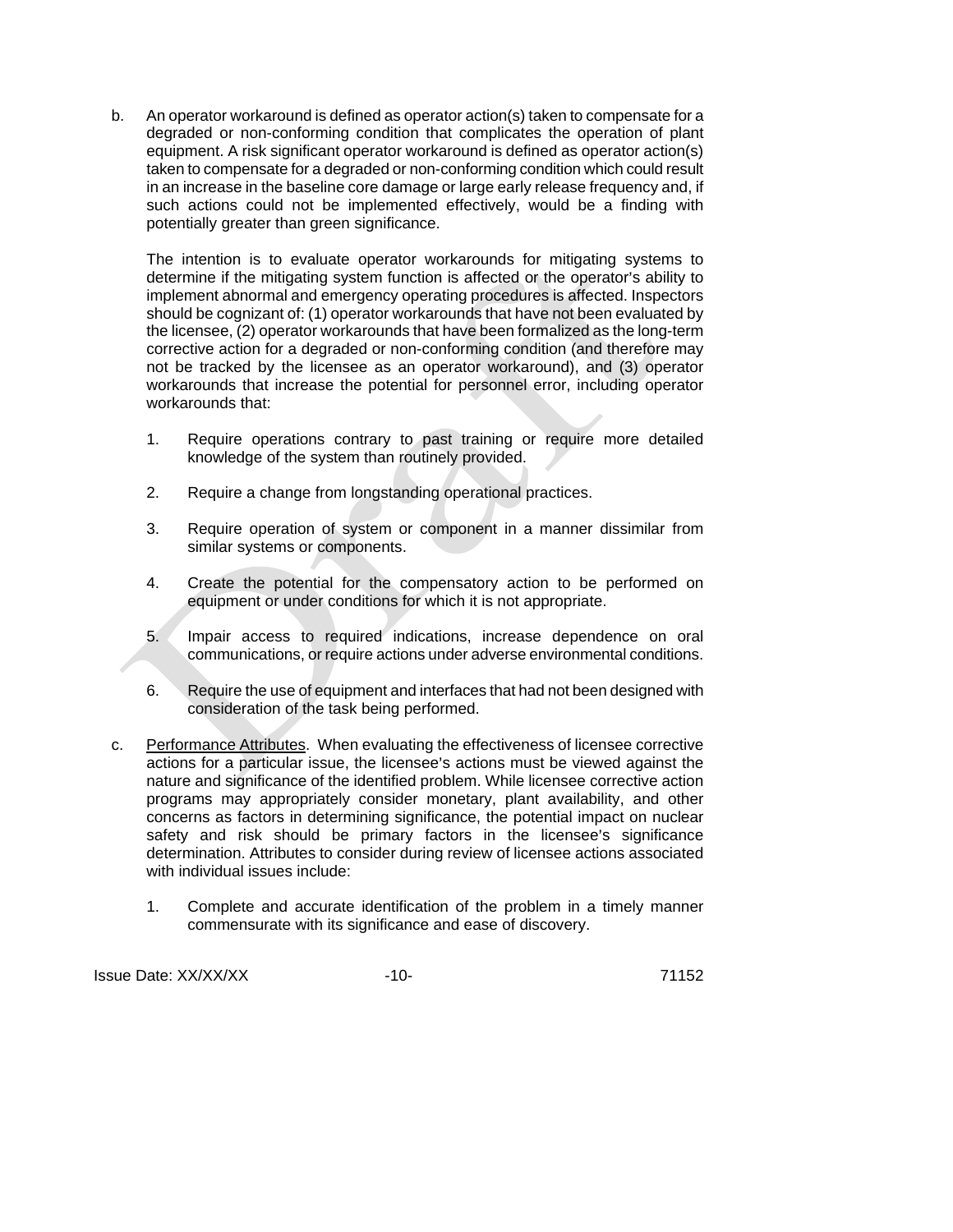- 2. Evaluation and disposition of operability/reportability issues.
- 3. Consideration of extent of condition, generic implications, common cause, and previous occurrences.
- 4. Classification and prioritization of the resolution of the problem commensurate with its safety significance.
- 5. Identification of root and contributing causes of the problem (this attribute will typically only be assessed for significant conditions adverse to quality). Use inspection guidance contained in Inspection Procedure 95001 as an aid in assessing the adequacy of licensee root cause analyses.
- 6. Identification of corrective actions which are appropriately focused to correct the problem.
- 7. Completion of corrective actions in a timely manner commensurate with the safety significance of the issue. If permanent corrective actions require significant time to implement, then verify that interim corrective actions and/or compensatory actions have been identified and implemented to minimize the problem and/or mitigate its effects, until the permanent action could be implemented.

In addition to the general performance attributes contained above, inspectors should refer to Inspection Procedure 95001 for additional guidance on assessing licensee evaluations of significant performance issues. It is not expected that inspectors assess each attribute for every issue selected for followup during these routine reviews. Rather, inspectors may choose to assess licensee performance against selected attributes, as necessary to be most effective.

- d. Documentation. The basis for selection and the scope of review of each sample should be documented in the "Scope" section of 4OA2 of the inspection report. In general, issues associated with PI&R programs should be documented in the "Findings" section of 4OA2 of the report. This documentation should include factual information that relates to the performance attributes listed in 03.01.b, if that information indicates licensee performance weaknesses. This documentation standard is different from the standard used to document issues elsewhere in the quarterly inspection reports. Assessments of PI&R program effectiveness will not be done during these inspections; such assessments will be done only during the periodic team inspection. Only green or greater findings will be included in the summary of findings of the inspection report. Technical issues associated with other inspectible areas and cornerstones should also be documented in those sections of the report.
- e. Level of Effort. The review of four to seven samples should take an average of 125 hours for a 1-unit site, 167 hours for a 2-unit site, and 208 hours for a 3-unit site annually in direct inspection effort and may be completed by resident and/or regional inspectors. Inspection time associated with this review should be charged

Issue Date: XX/XX/XX -11- 71152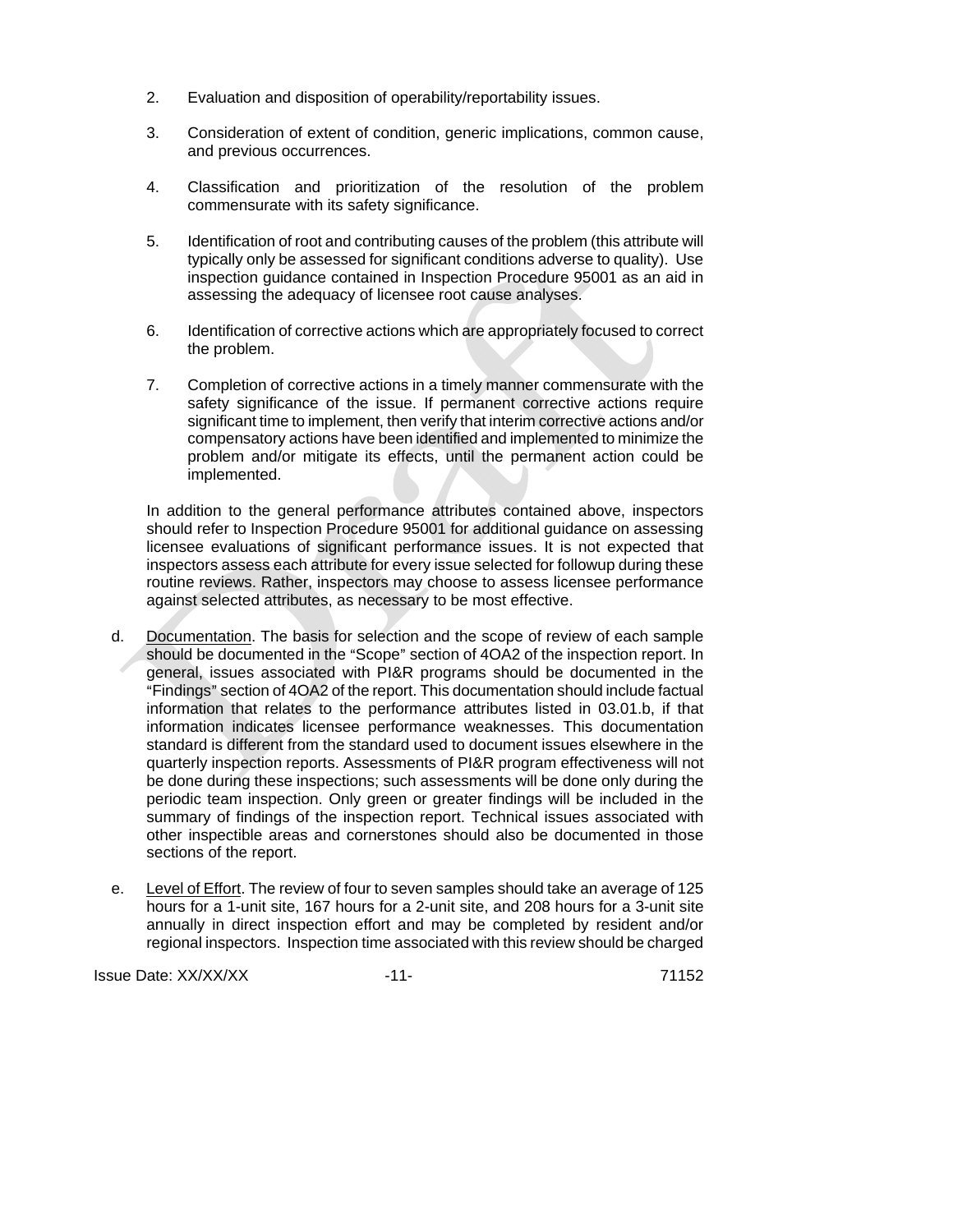to this procedure.

#### 03.03 Biennial Problem Identification and Resolution Inspection.

The biennial inspection of problem identification and resolution is intended to complement and expand upon the reviews described in Section 03.01 and 03.02 of this procedure by:

- 1. Evaluating additional examples of licensee problem identification and resolution.
- 2. Reviewing the resolution of issues that earlier had been assessed for the licensee's identification efforts only.
- 3. Comparing the NRC's results against the licensee's own assessment of performance in the PI&R area.
- 4. Assessing whether PI&R deficiencies exist that might indicate potential programmatic issues.
- a. Planning. Obtain licensee administrative procedures that control the identification, evaluation, and resolution of problems. Selected licensee documents needed to support the inspection may be obtained prior to the inspection. These documents should only be reviewed to provide the inspectors with sufficient knowledge of the licensee's programs and processes, as necessary to conduct an effective and efficient inspection.

Obtain and review documents for the in-office review, such as a list of corrective action documents issued from the time of the last PI&R inspection (e.g., a list of work orders, work requests, temporary modifications, calibration failures, condition/problem identification reports, operability evaluations and determinations, etc.). Also, obtain relevant licensee corrective action program assessments, program performance information, and trend reports.

Obtain and review procedures and documentation on licensee efforts to identify, resolve and prevent structure, system and component performance problems through performance monitoring, root cause analysis, cause determination and corrective action to meet the monitoring requirements of the Maintenance Rule (MR),10 CFR 50.65.

Obtain and review all NRC inspection reports issued since the last PI&R inspection, including the inspection reports that contain the semiannual resident reviews to determine:

- 1. the extent to which all cornerstones have been sampled by routine reviews of licensee PI&R activities and determine if additional PI&R samples are warranted in any cornerstone(s);
- 2. the extent to which licensee actions to NCVs have been sampled by routine

Issue Date: XX/XX/XX -12- 71152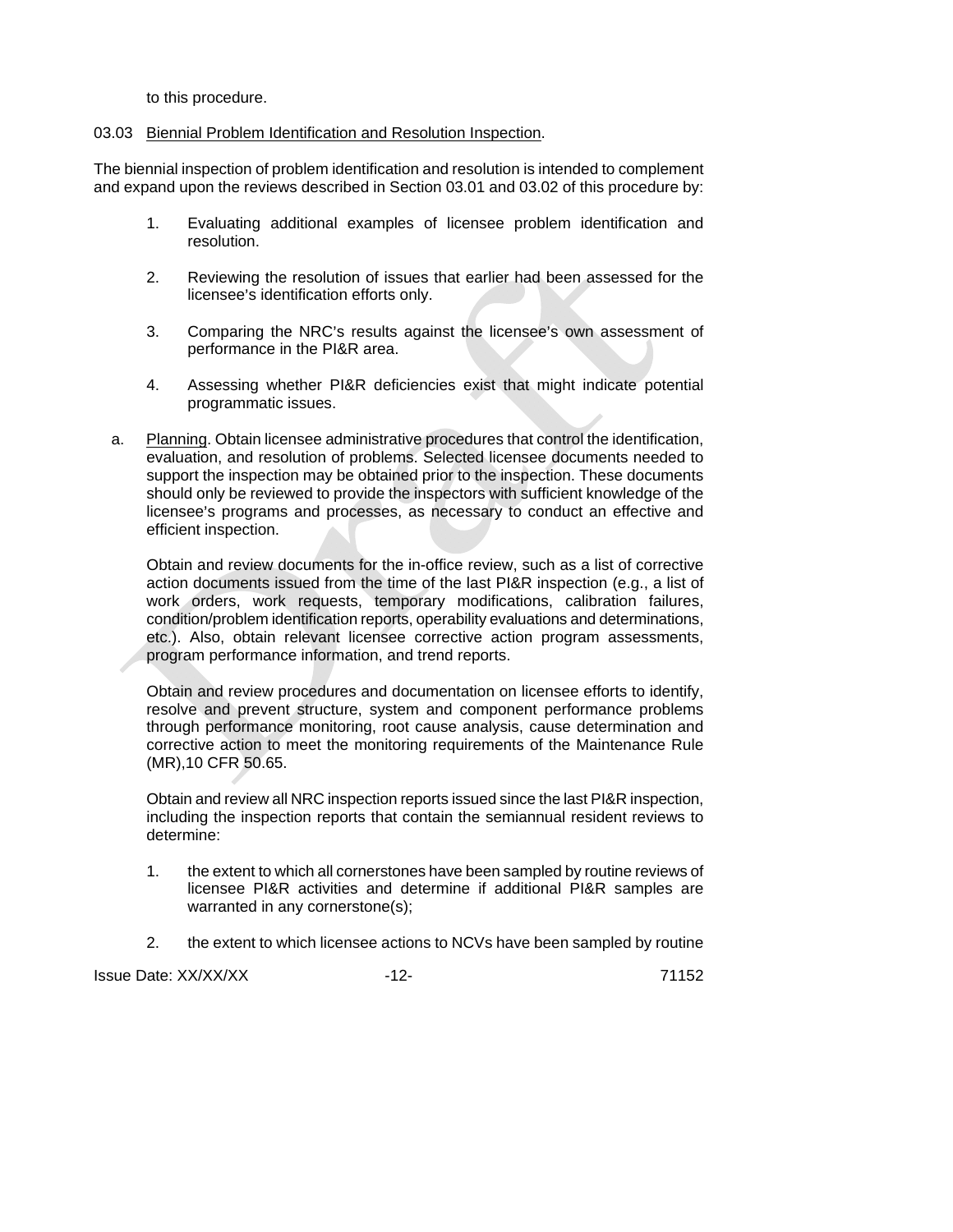reviews of licensee PI&R activities; and,

- 3. whether there are any trends or patterns in corrective action program or performance issues which may warrant additional sampling to confirm. For example, a series of issues associated with "failure to follow procedures" within one cornerstone may indicate a corrective action performance deficiency within a portion of the licensee's organization; a series of issues associated with failure to follow procedures in multiple cornerstones may indicate a broader concern. Also, a lack of licensee identified corrective action issues within a particular organization may be indicative of a problem with the identification threshold. Consider the need to follow-up on performance trends documented as a result of the semiannual trend review.
- b. Biennial Inspection Sample Selection. Based on the planning review, identify a sample of licensee corrective actions for review.

1. *The samples chosen for review should include a range of issues selected from the list in section 71152-03, including those sample types that are designated as requiring a mandatory review. In addition, for a subset of the samples chosen for review, the scope of the review should be expanded to at least five years. Among the samples chosen for this extended review should be those issues whose significance might be age dependent, such as issues associated with erosion of piping, degradation of safety-related raw water systems, boric acid accumulations, aging of electronic components, environmental qualification, etc. This review can be performed by requesting the licensee to perform a corrective action program search (computerized or other) for those items designated by the team for the fiveyear review.* [C1]

2. *If the licensee conducted a*ny periodic *self*-initiated *assessment*s *of safety culture during the review period, this assessment shall be included along with other*  non-safety culture *self-assessments selected to review for this sample. If the licensee performed several assessments that collectively addressed safety culture issues, then those assessments combined should be considered as one assessment.* [C2] The licensee's periodic safety culture assessment should be reviewed from the PI&R perspective to ascertain the adequacy of the licensee's corrective actions to address the issues identified by the safety culture assessment. See section 03.03.d for guidance on reviewing the licensee's safety culture assessment from the safety conscious work environment perspective.

3. **In** the event that the licensee has been requested by the NRC to perform a self or an independent safety culture assessment, perform an evaluation of the licensee's assessment. The inspection guidance from sections 03.07 and 03.09.a.2 of Inspection Procedure 95003, "Supplemental Inspection for Repetitive Degraded Cornerstones, Multiple Degraded Cornerstones, Multiple Yellow Inputs or One Red Input" should be used, as applicable. Sections 03.07 and 03.09.a.2 from 95003 provide guidance for conducting NRC's evaluation of a licensee's thirdparty safety culture assessment. The fundamental difference between a third party safety culture assessment and a self-assessment or an independent assessment is

Issue Date: XX/XX/XX -13- 71152

**Comment [A1]:** Clarification of guidance to address inspector implementation questions.

**Comment [A2]:** PV lessons learned report identified IMC0305 describes requests for licensees to perform SC assessments. However, no guidance exists in the inspection program on how the NRC will evaluate the licensee assessments.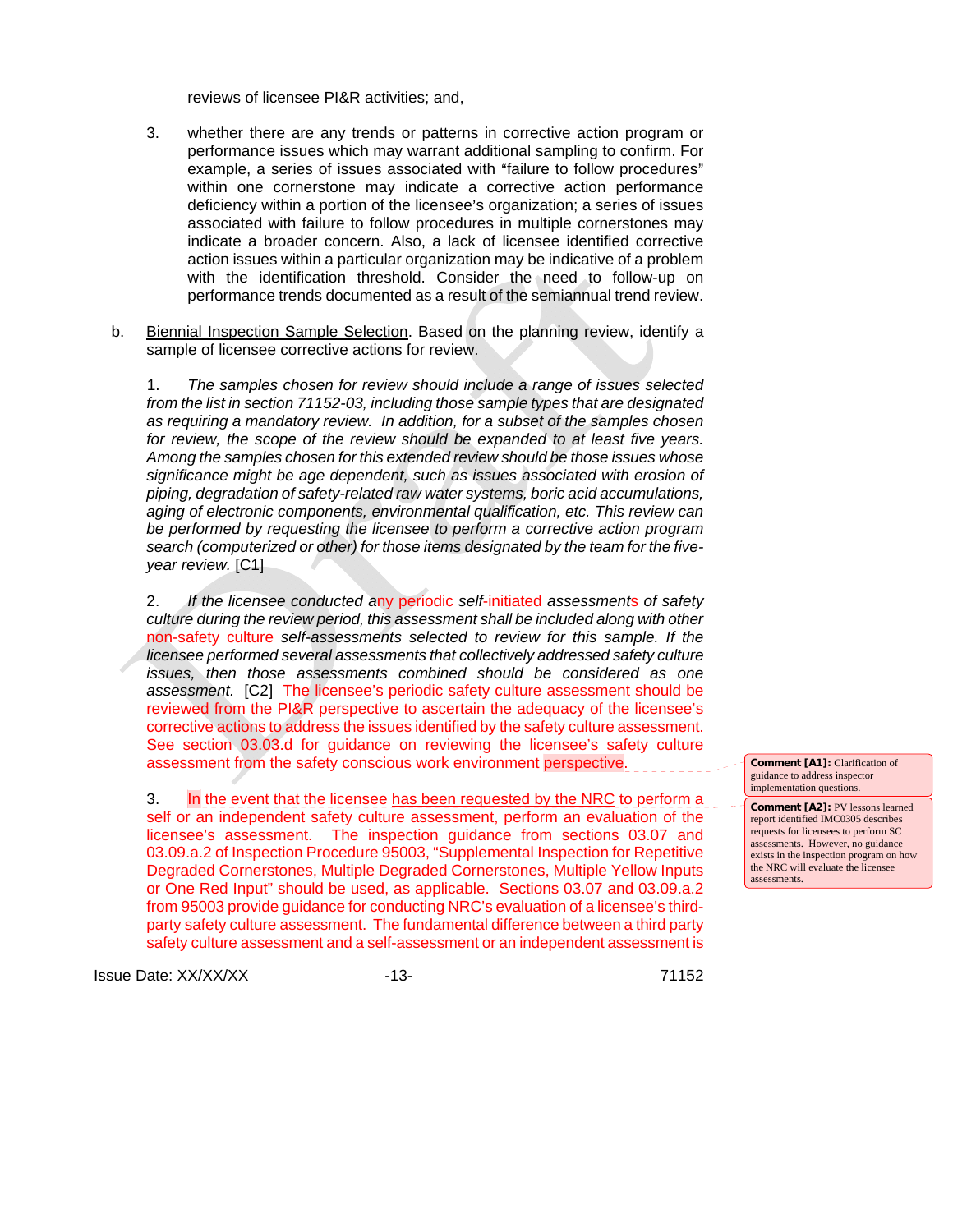the degree of separation between the safety culture assessors and the site.

- For a third party assessment, assessor personnel are not members of the licensee's organization or utility operators of the plant.
- For a self-assessment, assessor personnel can be in-house licensee personnel.
- For an independent assessment, assessor personnel have no direct authority and have not been responsible for any of the areas being evaluated. In this case, corporate licensee staff or utility staff from another site potentially could fulfill the assessor role.

In other respects, such as with the validity and reliability of the methodology and tools used, and the comprehensiveness of the assessment, there should not be any fundamental differences based on who conducted the assessment.

The referenced sections from IP95003 should be used as general guidance, as applicable. There are two specific portions of the referenced sections that would not apply to these situations. The first are the sections regarding the review of the independence of the third-party safety culture assessors, which is only required during an IP95003 inspection. The second is section 03.07.a.1 regarding NRC interactions during the conduct of a licensee assessment. Typically, NRC follow-up of a self- or independent licensee safety culture assessment would not involve the activities described in this section. Otherwise, the guidance in section 03.07 should be utilized to perform sample checks of the licensee's assessment scope, methodology, and tools. In general, the guidance should be applied at a lesser depth than for an IP95003 inspection.

In particular the evaluation should focus on the licensee's response to the assessment. Using the guidance in IP95003 section 03.09.a.2, determine whether the licensee's evaluations of the weaknesses identified by the safety culture assessment were appropriate, whether planned corrective actions appear adequate for resolving those weaknesses, and whether the licensee has made reasonable progress in implementing those actions.

Any issues or weaknesses identified with the licensee's safety culture assessment efforts should be documented in the inspection report. The licensee is expected to perform additional safety culture assessment, evaluation, and corrective action efforts as necessary to address the issues or weaknesses identified by the NRC.

4. No specific number of previously reviewed or additional samples is specified. Rather, the biennial inspection team leader should choose as many examples as warranted to complement the routine PI&R inspections and ensure a sufficient basis for evaluating the effectiveness of the licensee's PI&R program. The team should also consider emerging or existing cross-cutting themes for review during the biennial inspection to develop insights into the licensee's progress in addressing the themes. A more frequent biennial inspection may be implemented to perform a focused follow-up of a repetitive substantive cross-cutting issue. The inspectors, as an option, may consider selecting one or more risk significant

Issue Date: XX/XX/XX -14- 71152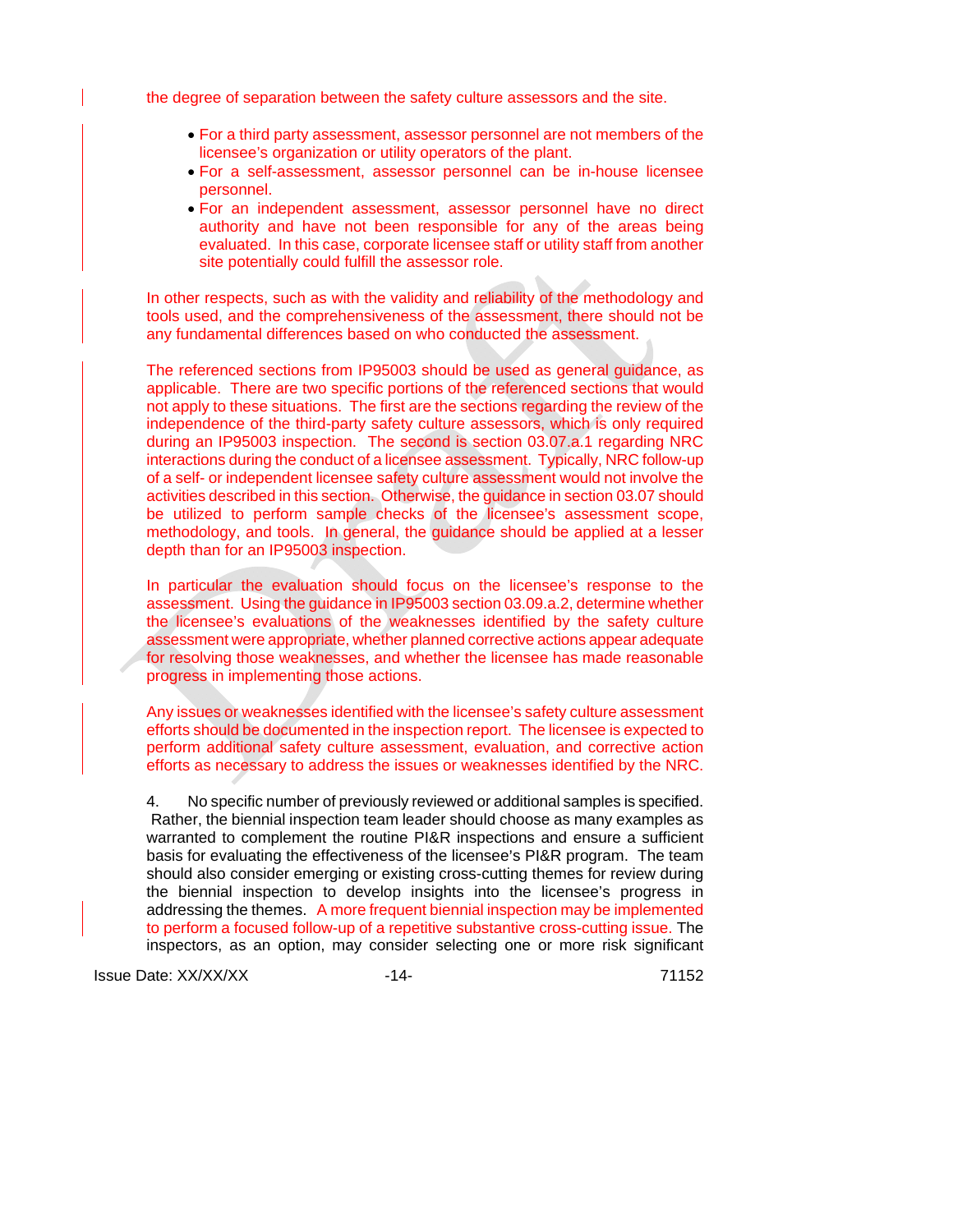systems and using a "vertical slice" approach to picking the inspection sample, so long as the system(s) selected will provide adequate coverage across all cornerstones in the reactor safety strategic performance area. In such cases, additional samples may be required to ensure adequate coverage across cornerstones in the radiations safety or safeguards strategic performance areas. An effort should however be made to maintain the total hours expended in completing this procedure to within the estimated level of resources contained in paragraph 71152-04.

5. The inspection team should make every effort to walk down applicable portions of the selected systems or perform field verification of selected corrective action samples.

- c. Performance Attributes. When evaluating the effectiveness of licensee corrective actions for a particular issue or issues, the licensee's actions must be viewed against the nature and significance of the identified problem. While licensee corrective action programs may appropriately consider monetary, plant availability, and other concerns as factors in determining significance, the potential impacts on nuclear safety and risk should be a primary factor in the licensee's significance determination. Attributes to consider during review of licensee corrective actions include:
	- 1. Complete and accurate identification of the problem in a timely manner commensurate with its significance and ease of discovery.
	- 2. Evaluation and disposition of operability/reportability issues.
	- 3. Consideration of extent of condition, generic implications, common cause, and previous occurrences.
	- 4. Identification of significant negative trends associated with human or equipment performance.
	- 5. Classification and prioritization of the resolution of the problem commensurate with its safety significance.
	- 6. Identification of root and contributing causes of the problem for significant conditions adverse to quality. Use inspection guidance contained in Inspection Procedure 95001 as an aid in assessing the adequacy of licensee root cause analyses.
	- 7. Identification of corrective actions which are appropriately focused to correct the problem (and to address the root and contributing causes for significant conditions adverse to quality).
	- 8. Completion of corrective actions in a timely manner commensurate with the safety significance of the issue (included within this attribute would be justifications for extending corrective action due dates). If permanent

Issue Date: XX/XX/XX -15- 71152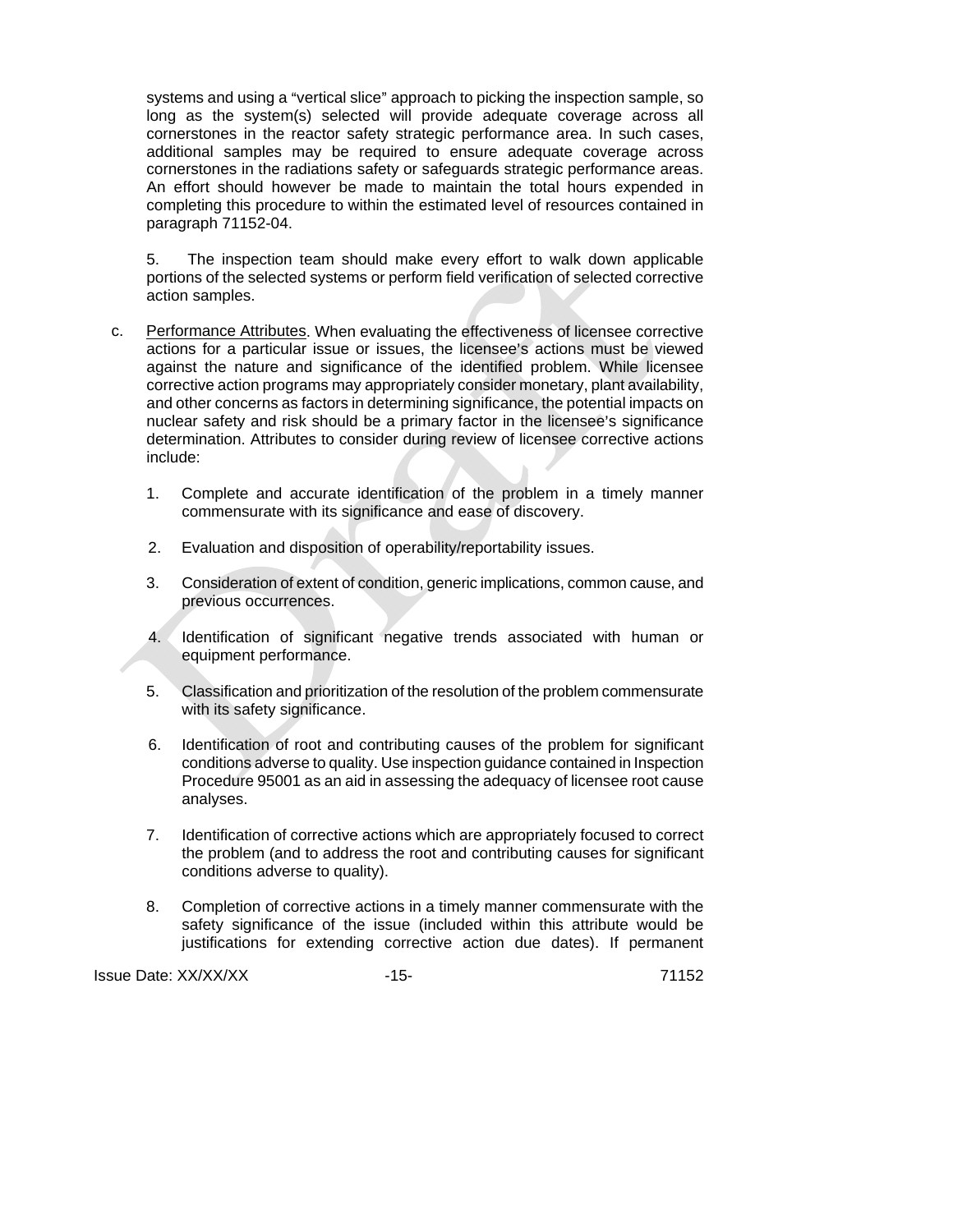corrective actions require significant time to implement, then verify that interim corrective actions and/or compensatory actions have been identified and implemented to minimize the problem and/or mitigate its effects, until the permanent action could be implemented.

- 9. In addition, for the above samples that involve maintenance effectiveness, inspectors should verify the following:
	- (a) Review repetitive maintenance preventable functional failures (MPFFs) for indications of weaknesses in the licensee's corrective action program. In addition, identify any problems with root cause analysis or cause determination and corrective action for systems, structures, or components experiencing repetitive MPFFs or exceeding their goals or performance criteria.
	- (b) Ensure that risk assessment, risk management, and emergent work control problems associated with maintenance are identified and resolved promptly.
- 10. Operating experience is appropriately applied and applicable lessons learned are communicated to appropriate organizations and incorporated into plant operations.
- 11. Self assessments and audits are effective at identifying issues. Those issues are evaluated and resolved commensurate with their significance.

 Additional guidance relative to the MR can be found in Inspection Procedure 71111.12.

d. Assessment of Safety Conscious Work Environment.

 *In conducting interviews with or observing other activities involving licensee personnel during the inspection, be sensitive to areas and issues that may represent challenges to the free flow of information, such as areas where employees may be reluctant to raise concerns or report issues in the corrective action program.* [C2] The inspectors should also obtain insights about the safety conscious work environment during their review of the licensee's most recent safety culture and other relevant assessments. The inspectors should be sensitive to areas of similarity, and dissimilarity, between the results of their safety conscious work environment interviews with plant staff and the results of the licensee's safety culture and other relevant assessments. 

 Although the licensee may be implementing an employee concerns or similar program regarding the identification of safety issues, the possibility of existing underlying factors that would produce a "chilling" effect or reluctance to report such issues could exist, and inspectors should be alert for such indications. Such factors could go beyond direct retaliation, and could include issues such as inadequate staffing that results in excessive overtime and an unwillingness to raise issues that

Issue Date: XX/XX/XX -16- 71152

**Comment [A3]:** Clarification of guidance to address inspector implementation questions.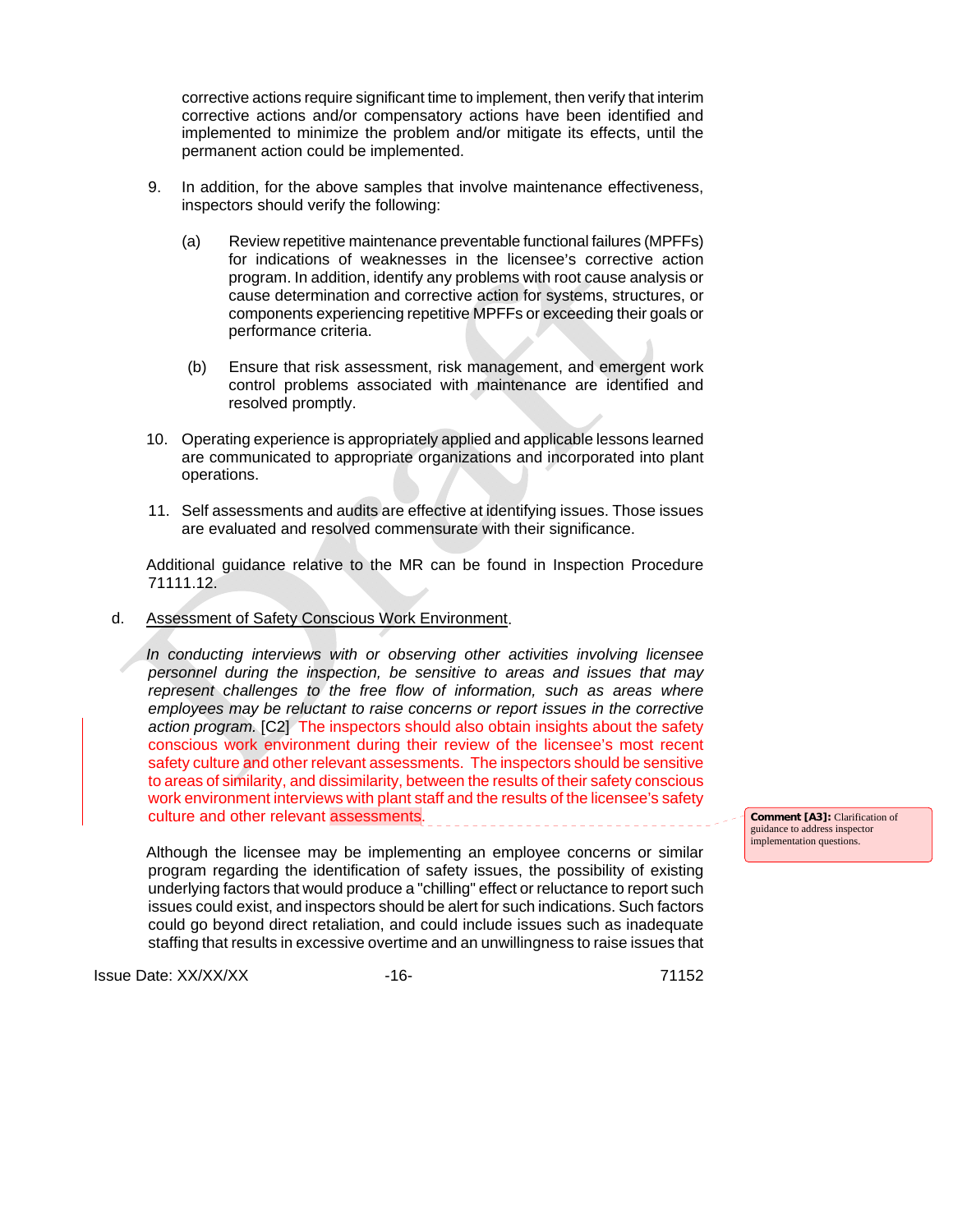might result in further increases to an already high workload, or cases where repeat issue identification have not resulted in adequate corrective action causing personnel to be reluctant to identifying additional related issues.

 Appendix 1 to this procedure provides a list of questions that can be used when discussing PI&R issues with licensee individuals to help assess whether there are impediments to the establishment of a safety conscious work environment. It is not intended that inspectors conduct formal interviews solely for the purpose of assessing the work environment, but rather, that inspectors make use of the questions in Appendix 1 during discussions with licensee individuals concerning other attributes of the inspection. It is expected that during this inspection, discussions/interviews will be held with both licensee management and staff.

 If, as a result of the interviews or observations, inspectors become aware of specific examples of employees being discouraged from raising safety or regulatory issues within the licensee's or contractor's organization or to the NRC, inspectors should inform regional management prior to further follow-up. If inspectors becomes aware of a "chilling" effect or other general reluctance of employees to raise safety or regulatory issues unrelated to a specific event or incident, regional management should be informed prior to further follow-up. At regional management's discretion, questions about raising concerns contained in IP 95003 may be used for further review and follow-up.

 e. Development of PI&R Program Performance Insights. By reviewing a sufficient number and breadth of samples, the inspection team should be able to develop insights into the licensee's corrective action program, use of operating experience, and self assessments/audits to identify, evaluate, and resolve problems. Compare the result of the team's review of PI&R issues with licensee performance reviews, including specific licensee reviews of PI&R programs. Determine whether licensee reviews are consistent with the NRC review of PI&R issues.

 The intent of this inspection procedure (both the routine and biennial inspection effort) is to provide insights into licensee performance in the PI&R area based upon a performance-based review of corrective action issues, operating experience and self assessments/audits. More detailed programmatic reviews of licensee performance in the PI&R area will be conducted during supplemental inspections, if established performance thresholds are crossed.

 f. Documentation and Evaluation of Program Effectiveness. At the completion of inspection activities, the team should develop a clear and concise discussion of the results of their review. This discussion should be supported by the inspection activities conducted over the assessment cycle including routine inspections, selected sample follow-up inspections, and the biennial inspection of PI&R activities. The discussion should be documented in the inspection report for the biennial PI&R inspection and should be included in the PIM.

There should be a discussion to address (1) the effectiveness of the licensee's corrective action program, (2) use of operating experience and (3) the results of

Issue Date: XX/XX/XX -17- 71152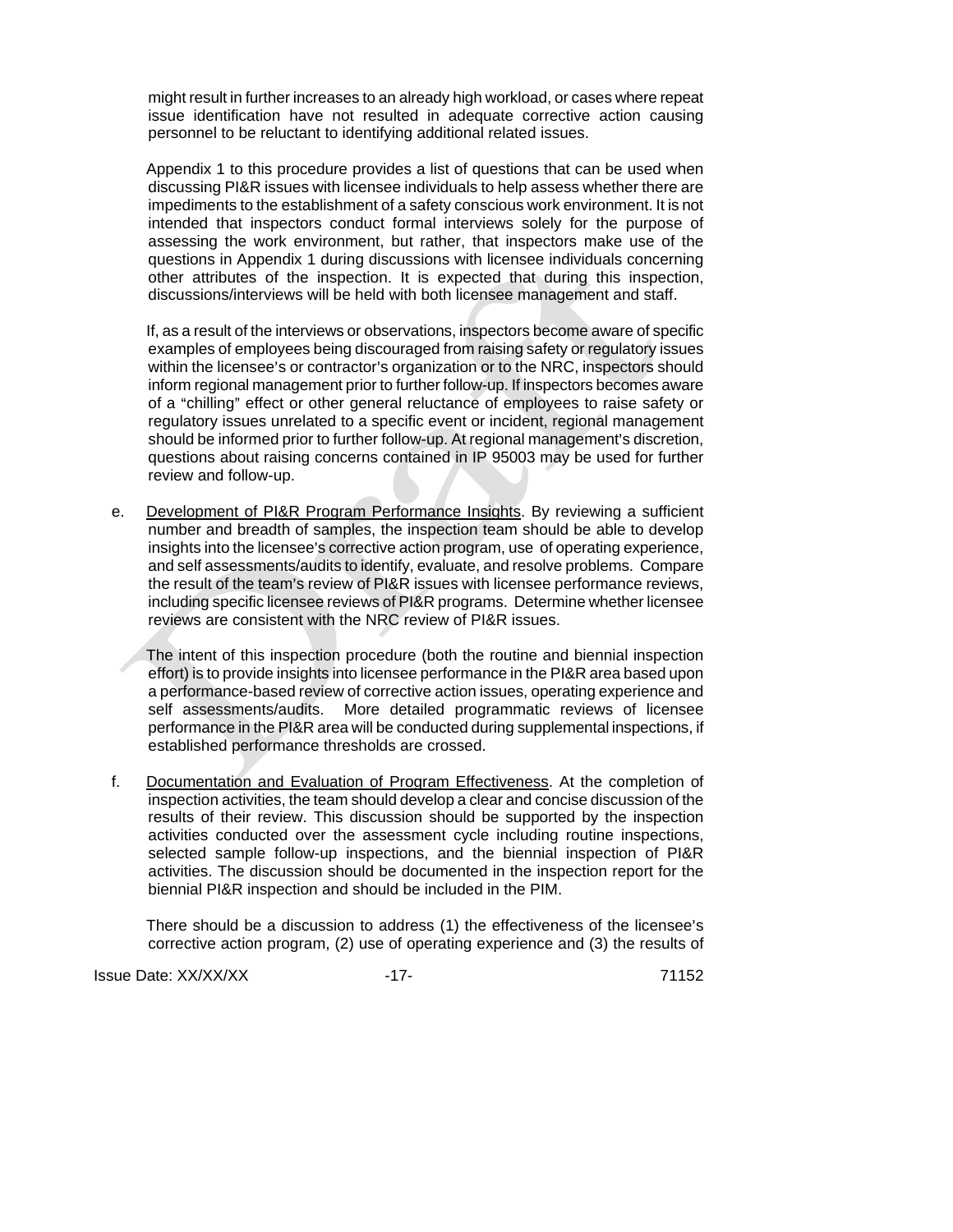self assessments/audits. Included in the discussion should be conclusions and any issues associated with the conduct of a safety conscious work environment and *any prohibition with the free flow of information that may have been detected during the inspection*. [C2] This assessment of the safety conscious work environment should be based on the results of the biennial inspection interviews of plant staff along with any relevant insights obtained from the review of the licensee's most recent safety culture and other relevant assessments.

Additional evaluation of the licensee's PI&R programs will be conducted as part of the mid-cycle and/or end of cycle plant performance review by assessing licensee performance using the results of this inspection, as well as other information, including performance indicator data and the results of any supplemental inspections. Additional guidance on documenting the biennial problem identification and resolution inspection is contained in Appendix D to IMC 0612.

# 71152-04 RESOURCE ESTIMATE

The effort for daily review of corrective action items is estimated at 30, 40, and 50 minutes for single-, dual-, and triple-unit sites, respectively. This equates to an annual effort of 125 hours, 167 hours, and 208 hours for single-, dual-, and triple-unit sites, respectively. Time spent performing these daily reviews should be charged to IP 71152.

The effort for the semiannual trend reviews is estimated to take, on average, 16-24 hours per year regardless of the number of units on site. The time spent performing these reviews should be charged to IP 71152.

The annual effort for review of the four to seven samples per paragraph 02.02 is estimated to take 56 to 76 hours for a single-unit site, 58 to78 hours for a dual-unit site, and 60 to 80 hours for a triple-unit site. The time spent reviewing the four to seven samples should be charged to IP 71152.

The biennial team inspection is estimated to take, on average, 212 to 288 hours of direct inspection effort. Participation (either full or part time) on the inspection team by a member of the resident inspector staff should be strongly considered. If follow-up is performed of an NRC requested licensee safety culture assessment an additional [TBD] hours will be required. The time spent performing the biennial team inspection should be charged to IP 71152B.

Typical resources for annual samples or the biennial team inspection may be increased if needed to follow-up on safety conscious work environment issues.

# 71152-05 PROCEDURE COMPLETION

Inspection of the minimum sample size will constitute completion of this procedure in the Reactor Program System (RPS). The minimum sample size for the annual inspections is 6 consisting of 2 semiannual trend reviews and 4 annual, in-depth reviews per paragraph

Issue Date: XX/XX/XX -18- 71152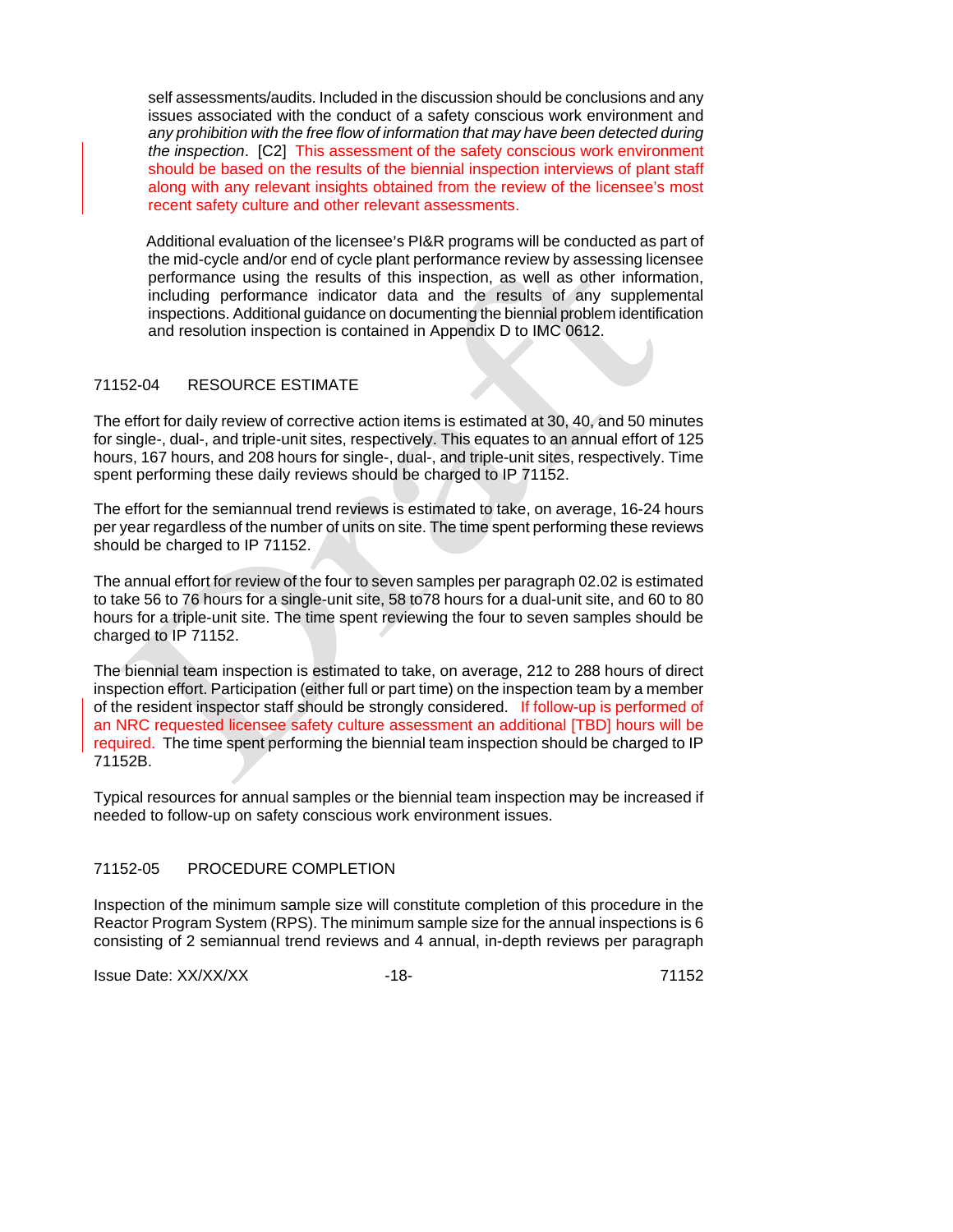02.02 of this procedure. The minimum sample size for the biennial team inspection is 1 and is defined as the biennial team inspection. These minimum sample sizes apply regardless of the number of reactor units at the site.

#### 71152-06 REFERENCES

NRC Inspection Manual Part 9900, "Resolution of Degraded and Non-Conforming Conditions"

OEDO Procedure - 0220, "Coordination with the Institute of Nuclear Power Operations"

# END

- Appendix 1: Suggested Questions for Use in Discussions with Licensee Individuals Concerning PI&R Issues
- Attachment 1: Revision History

Issue Date: XX/XX/XX -19- 71152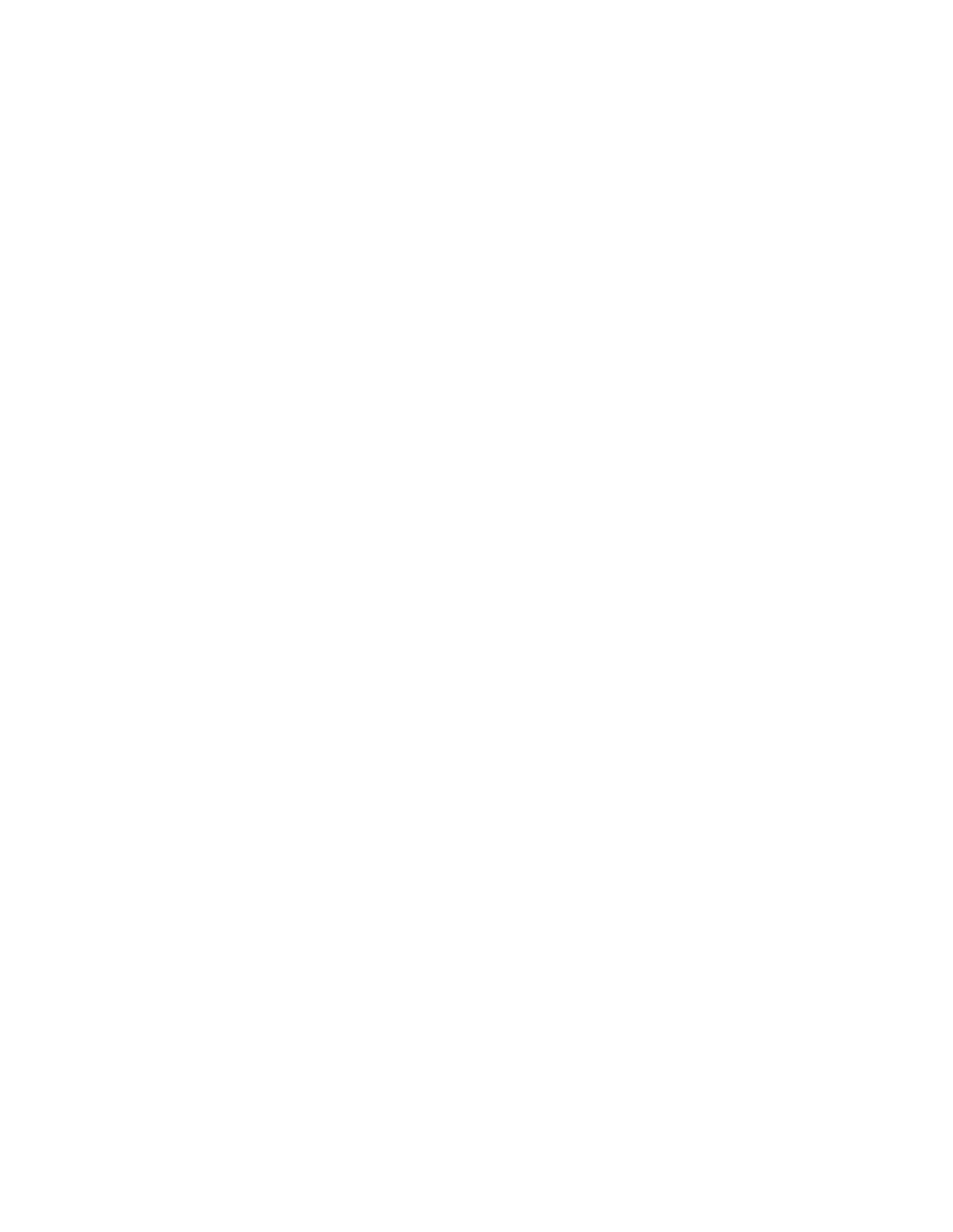# APPENDIX 1

# SUGGESTED QUESTIONS FOR USE IN DISCUSSIONS WITH LICENSEE INDIVIDUALS CONCERNING PI&R ISSUES

The following are suggested questions that may be used when discussing PI&R issues with licensee individuals. It is not intended that these questions are asked verbatim, but rather, that they form the basis for gathering insights regarding whether there are impediments to the formation of a safety conscious work environment. In cases where a potential problem with the employees willingness to raise concerns or other SCWE is identified in response to these questions, consult with regional management for directed course of action and, if appropriate, see Inspection Procedure 95003 for more detailed questions for the workforce and management.

#### Suggested Questions

- 1. a. Are you willing to raise a safety concern?
	- b. Are there any conditions under which you would be hesitant to raise a safety concern?
	- c. If yes, does that condition exist here at (Insert Plant Name)? Please elaborate.
- 2. a. Are you aware of situations where any employee or contractor may be hesitant to raise concerns, internally or externally?
	- b. If yes, please explain. (If an NRC inspector is aware of a specific incident that may have caused such hesitation, then ask about it. Focus on whether or not the interviewee or others may be less likely to report concerns since that incident).
- 3. a. Where would you go to raise a safety issue? [The NRC inspector should be aware of the following avenues for raising concerns, but not prompt the interviewee: supervisor, corrective action program (CAP), alternative program (Employee Concerns Program (ECP)/Ombudsman), NRC, or other avenue.]
	- b. Why would you pick this avenue? Have you or others had any experiences, or know of any situations, that have influenced your decision to pick this avenue? If so, please describe.

Issue Date: XX/XX/XX A1-1 71152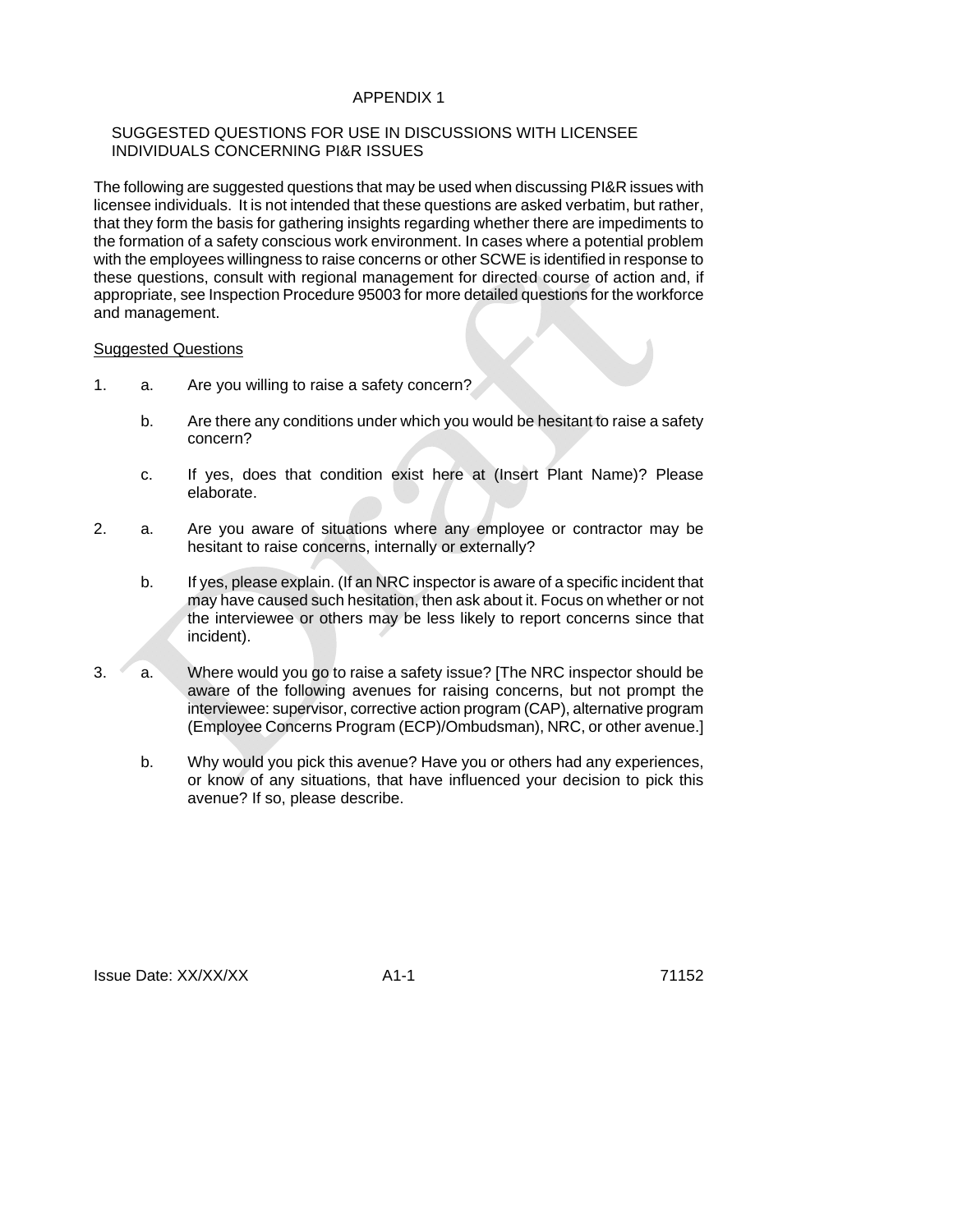4. Are there other avenues available to you for raising safety issues? Ask each of the questions listed in the following table for each avenue available.

|                                                                                                                                                                        | Supervisor | Corrective<br>Action<br>Program | ECP/<br>Ombudsman | <b>NRC</b> | Other |
|------------------------------------------------------------------------------------------------------------------------------------------------------------------------|------------|---------------------------------|-------------------|------------|-------|
| Have you ever submitted<br>a safety issue to (insert<br>method) If no, why not?                                                                                        |            |                                 |                   |            |       |
| If yes, was the issue<br>adequately addressed?<br>Why or why not?                                                                                                      |            |                                 |                   |            |       |
| If not adequately<br>addressed, did you further<br>pursue the issue? If not,<br>why not?                                                                               |            |                                 |                   |            |       |
| Given the nuclear safety<br>importance of the issue,<br>did you receive timely<br>feedback?                                                                            |            |                                 |                   |            |       |
| Describe any instances in<br>which you know of<br>another employee who<br>submitted an issue to<br>(insert method) and you<br>considered the response<br>unacceptable? |            |                                 |                   |            |       |

- 5. Would you say that your management is supportive of the ECP/Ombudsman program?
	- a. If yes, how is such support demonstrated?
	- b. If no, please describe what has led you to believe that they are not supportive.
- 6. Are you aware of any actions taken by your management to prevent and detect retaliation and/or chilling effect?
	- a. Are their actions effective?
	- b. Has management's handling of any chilling effect issues been consistent?

Issue Date: XX/XX/XX A1-2 A1-2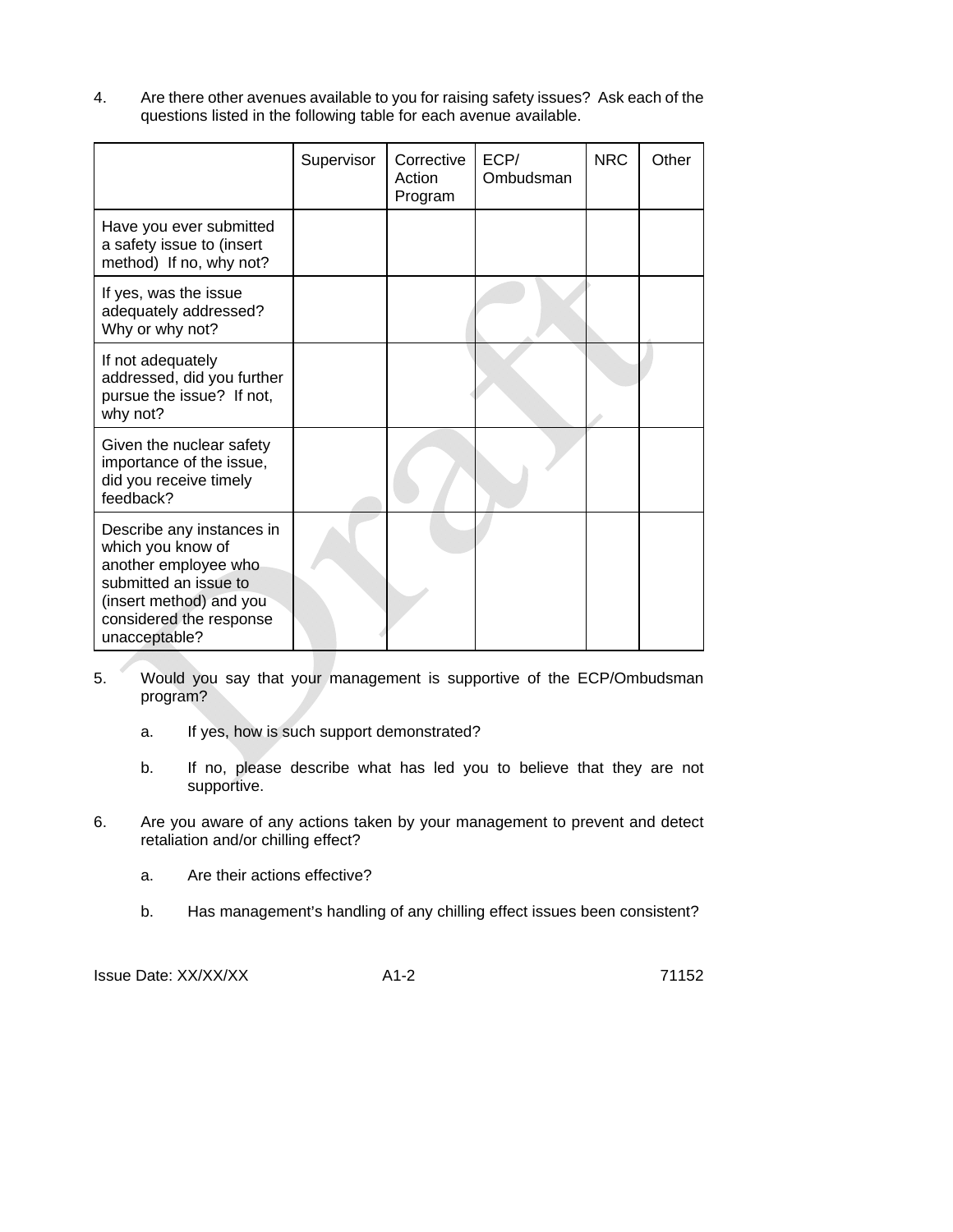- 7. Are you aware of any instances in which another individual experienced a negative reaction for raising a safety issue? If yes, please describe the incident, including any information conveyed by management concerning the incident.
- 8. Would you say that your management is supportive of the SCWE policy?
	- a. If yes, how is such support demonstrated?
	- b. If no, please describe what has led you to believe they are not supportive.
- 9. Have events or circumstances occurred in the past six months that have reduced:
	- a. Your willingness to identify or raise safety issues?
	- b. Your confidence in the corrective action program?
	- c. Your willingness to challenge actions or decisions you believe are unsafe?

END

Issue Date: XX/XX/XX A1-3 A1-3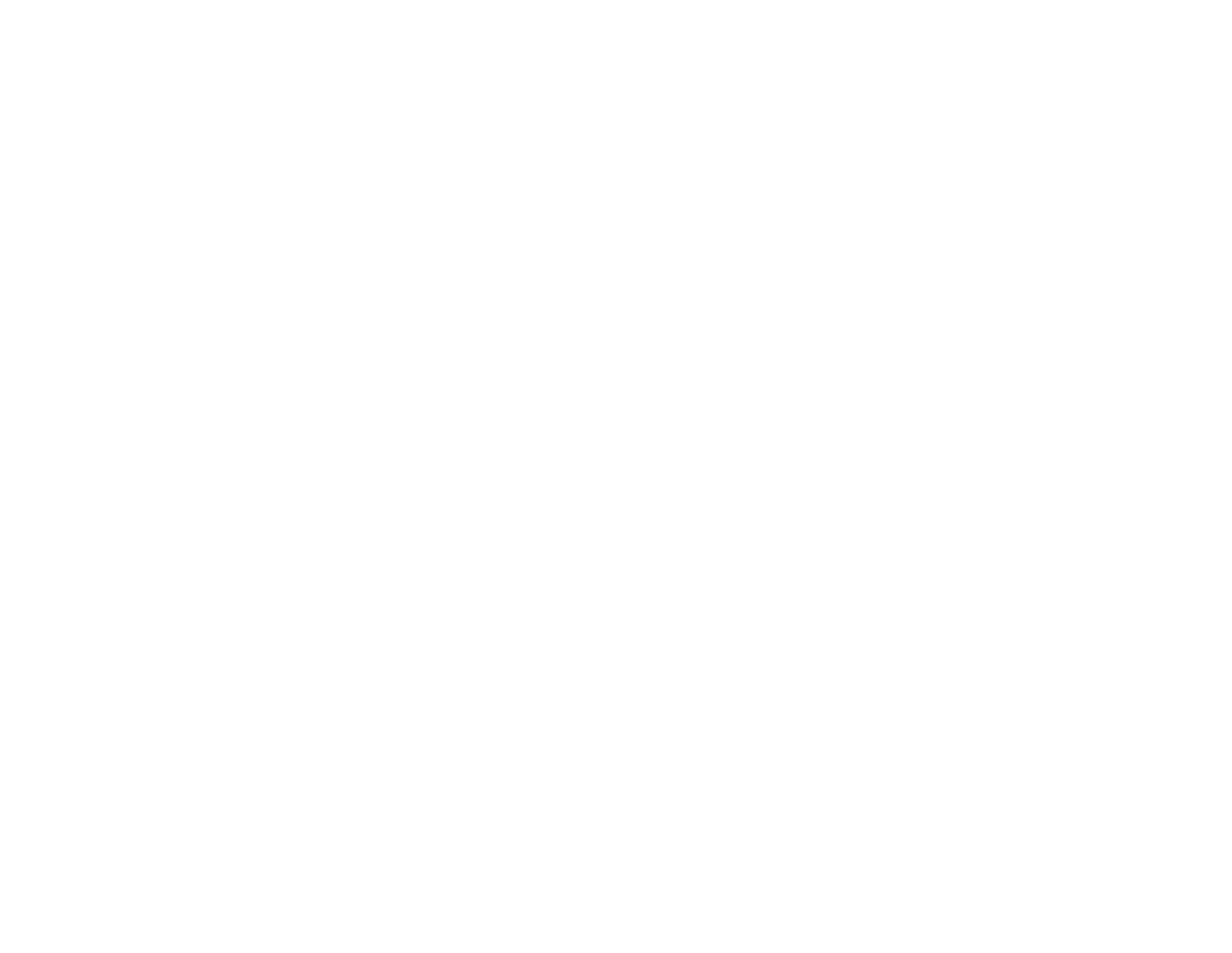# ATTACHMENT 1

# Revision History to IP 71152

| Commitment<br>Tracking<br><b>Number</b> | <b>Issue Date</b>       | Description of Change                                                                                                                                                                                                                                                                              | Training<br>Needed | Training<br>Completion<br>Date | <b>Comment Resolution</b><br><b>Accession Number</b> |
|-----------------------------------------|-------------------------|----------------------------------------------------------------------------------------------------------------------------------------------------------------------------------------------------------------------------------------------------------------------------------------------------|--------------------|--------------------------------|------------------------------------------------------|
| N/A                                     | 03/06/2001<br>CN 01-006 | Revised to delete certain inspection<br>requirements (collective risk of<br>maintenance backlog and equipment<br>unavailability accounting), eliminate<br>duplication within the procedure, and<br>provide additional guidance<br>concerning the review of a safety<br>conscious work environment. | <b>NO</b>          | N/A                            | N/A                                                  |
| N/A                                     | 01/17/2002<br>CN 02-001 | Revised to include changing the<br>inspection frequency to biennial and<br>add guidance on the conduct of<br>inspections of 3 to 6 samples per year<br>outside of the team inspections.                                                                                                            | <b>NO</b>          | N/A                            | N/A                                                  |

Issue Date: XX/XX/XX Att 1-1

71152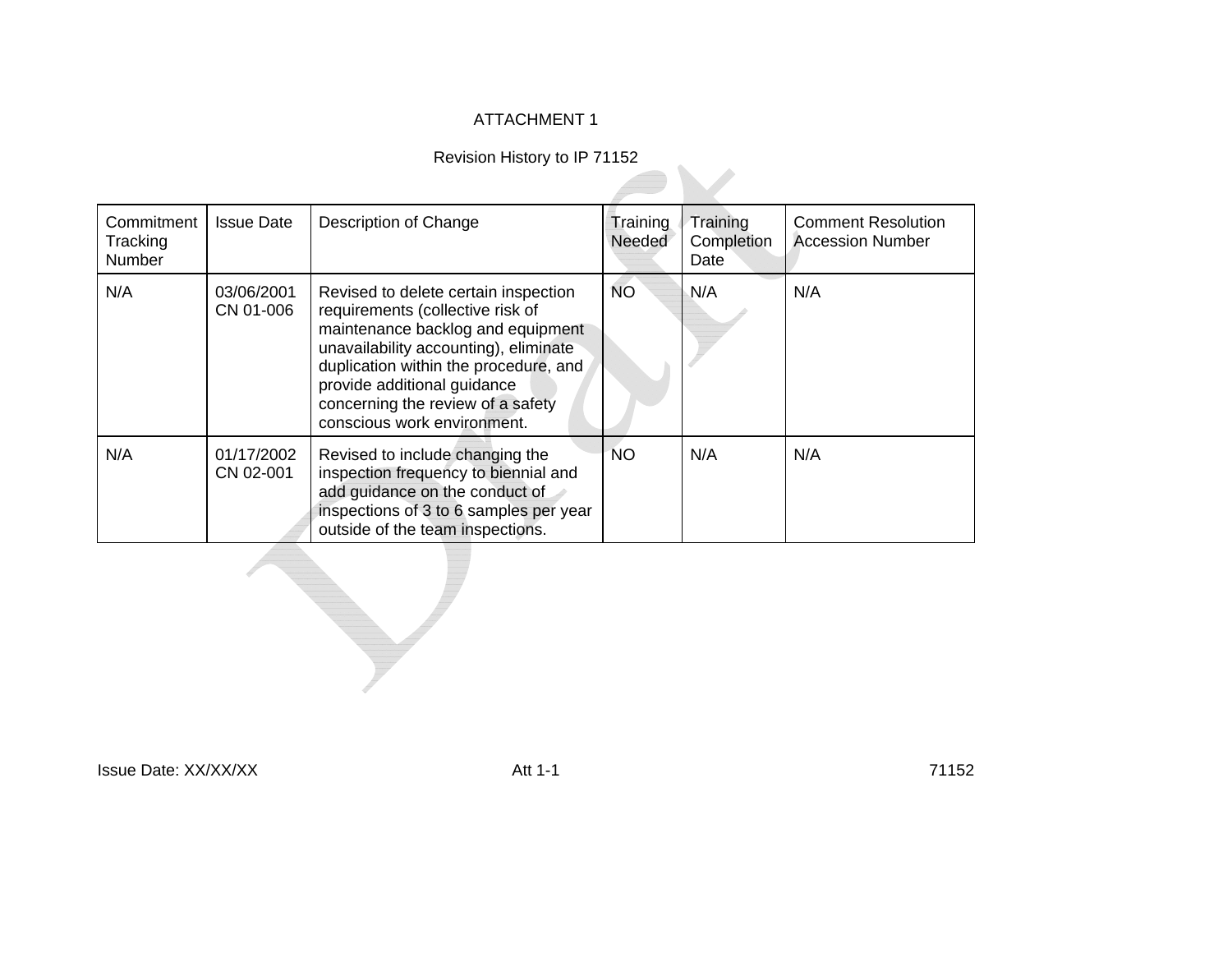| C <sub>1</sub> | 09/08/2003<br>CN 03-032 | Revised to incorporate<br>recommendations made by the PI&R<br>focus group to address several items<br>from the Davis Besse Lessons<br>Learned Task Force. The changes<br>include enhanced requirements<br>regarding the routine PI&R reviews<br>conducted by resident inspectors,<br>biennial reviews of longstanding<br>issues, and biennial reviews of<br>operating experience issues. | <b>YES</b> | 09/24/2003 | N/A |
|----------------|-------------------------|------------------------------------------------------------------------------------------------------------------------------------------------------------------------------------------------------------------------------------------------------------------------------------------------------------------------------------------------------------------------------------------|------------|------------|-----|
| N/A            | 01/05/2006<br>CN 06-001 | A requirement to inspect for<br>cumulative effects of operator<br>workarounds to IP 71152 as one of its<br>annual samples was added. Also, the<br>annual sample size and the estimate<br>inspection resources required to<br>complete this IP was increased to<br>support review of operator work<br>arounds. Completed historical CN<br>search.                                         | <b>NO</b>  | N/A        | N/A |